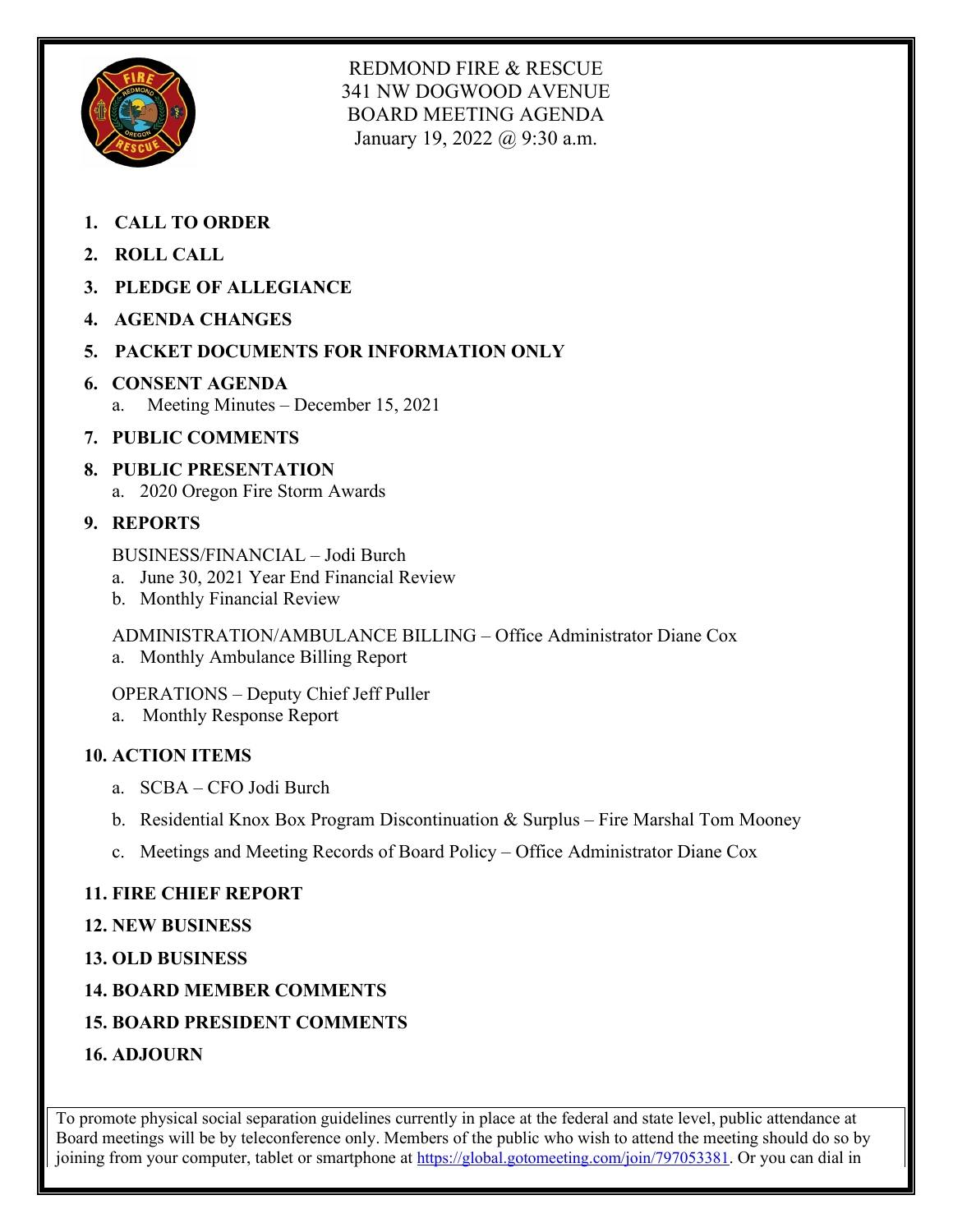using your phone to 1(408) 650-3123 at the designated time and entering the access code 797-053-381. Individuals who wish to attend the meeting but who do not have the ability to attend by computer or phone should contact the District Recorder at least forty-eight hours prior to the noticed meeting time by email at [diane.cox@redmondfireandrescue.org.](mailto:diane.cox@redmondfireandrescue.org) In person attendance will be limited per federal and state guidelines and social distancing measures will be practiced. The board packet is available on-line at [www.redmondfireandrescue.org.](http://www.redmondfireandrescue.org/)

Anyone needing accommodation to participate in the meeting must notify Diane Cox at least 48 hours in advance of the meeting at 541-504-5020 or [diane.cox@redmondfireandrescue.org.](mailto:diane.cox@redmondfireandrescue.org) Redmond Fire & Rescue does not discriminate on the basis of disability status in the admission or access to treatment, employment or in its programs or activities.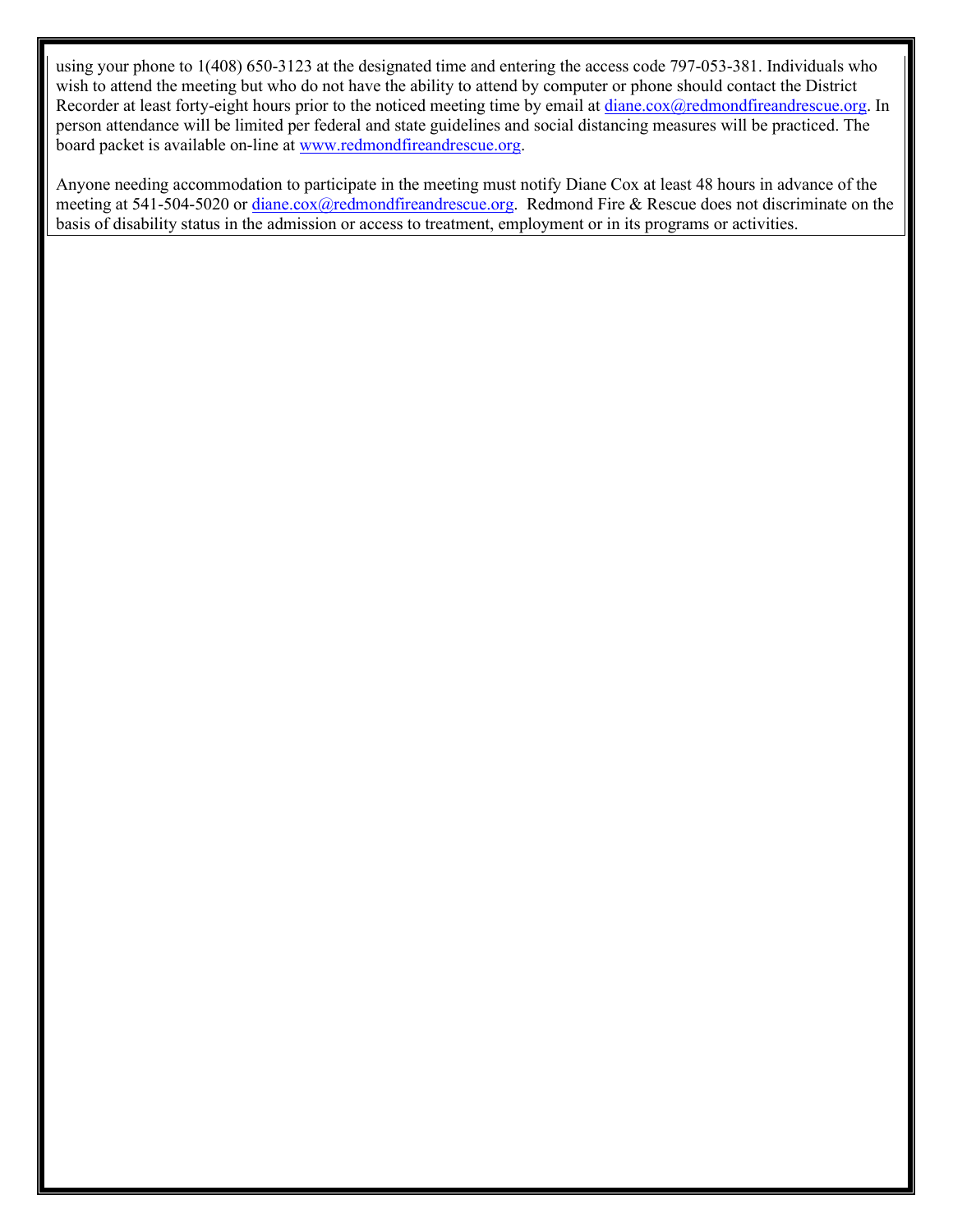#### REDMOND FIRE & RESCUE BOARD MEETING MINUTES December 15, 2021

BOARD PRESENT: President Carroll Penhollow, Vice President Gary Ollerenshaw, Secretary/Treasurer Craig Unger, Member Ken Kerfoot, and Member Jessica Meyer.

STAFF PRESENT: Fire Chief Ken Kehmna, Deputy Chief Jeff Puller, Chief Financial Officer Jodi Burch, Office Administrator Diane Cox, Fire Marshal Tom Mooney, Battalion Chief Steve Fiero, Battalion Chief Ken Brown, Captain Dustin Miller, Administrative Assistant Jessica Jackson, and Administrative Assistant Shannon Biondi.

STAFF ABSENT: None

PUBLIC PRESENT: None

CALL TO ORDER: President Penhollow called the meeting to order at 9:33 am.

ROLL CALL: All Present

AGENDA CHANGES: SCBA discussion is being removed from the agenda and tabled until the January meeting.

CONSENT AGENDA:

1. Meeting Minutes – November 17, 2021

Board Member Unger made a motion to approve the Consent Agenda as presented. The motion was seconded by Board Member Kerfoot and approved by unanimous vote.

PUBLIC COMMENTS: None

PUBLIC PRESENTATION: None

#### REPORTS:

- 1. OPS Report Deputy Chief Jeff Puller
	- a. Total November Responses:
		- i. 401: 389 responses, 83 fire, 306 EMS
		- ii. 402: 36 responses, 15 fire, 21 EMS
		- iii. 403: 7 responses, 2 fire, 5 EMS
		- iv. 404: 106 responses, 34 fire, 72 EMS
	- b. Mutual Aid:
		- i. Given: 12
		- ii. Received: 2
	- c. Specific run types:
		- i. 20 Motor Vehicle Crashes
		- ii. 0 Electrical Fires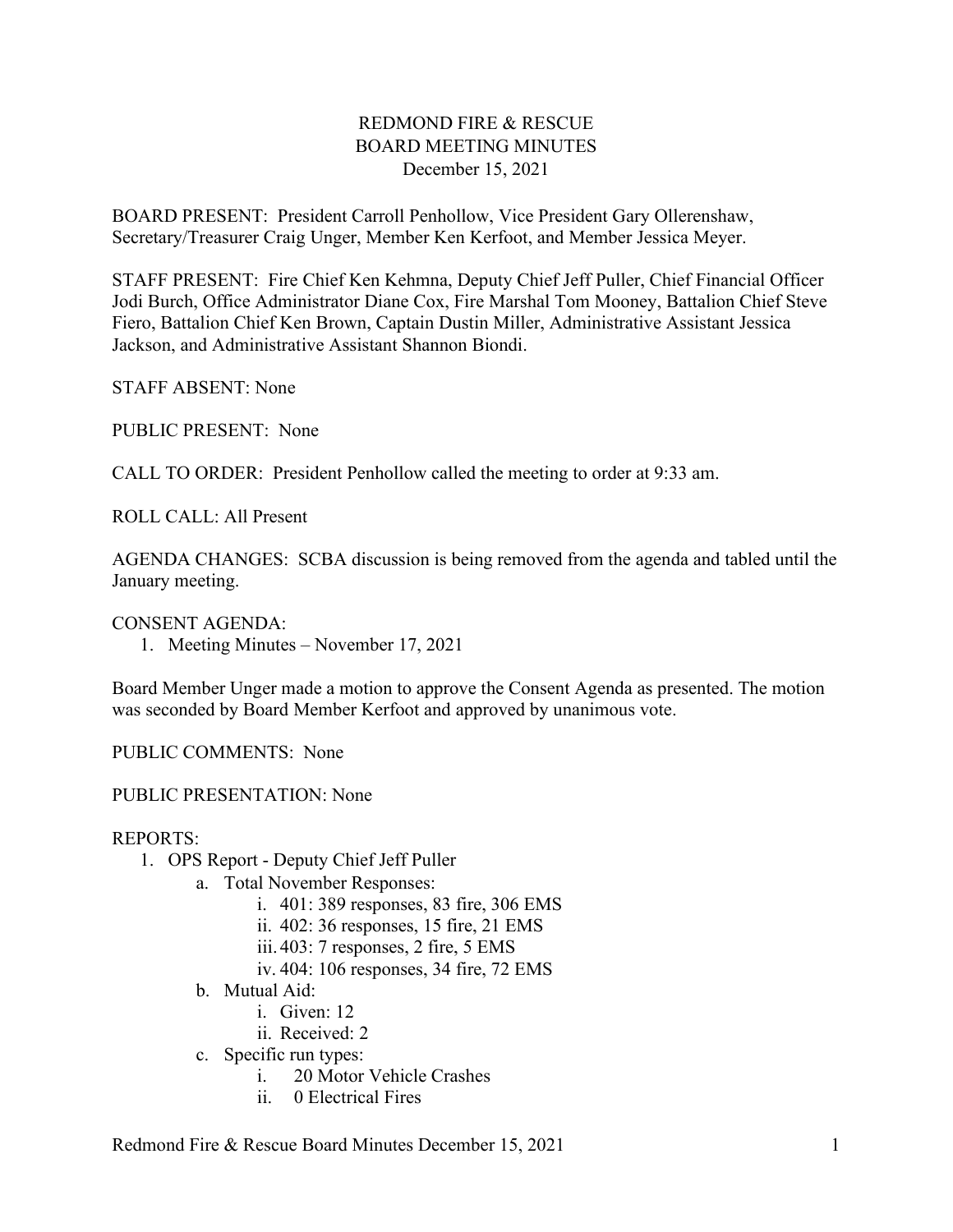- iii. 2 Alerts
- iv. 4 Haz Mat / Gas Leaks
- v. 2 Vehicle Fires
- vi. 0 Smith Rock Responses
- vii. 19 Fire Alarms
- viii.14 Burning Complaints
- ix. 7 Assists/Requests for Service
- d. COVID
	- i. One COVID directive still in place.
- e. Fire Training Division
	- i. 341 combined hours of training
	- ii. Probationary Evaluations
	- iii. ARFF
	- iv. Engineer Evolutions
	- v. EMS Skills lab
- f. EMS Training Division
	- i. Crews work on critical skills during the month.
	- ii. 10 members were trained in Pediatric Advanced Life Support. These members will train the department in December.
	- iii. Levophed in-servicing.
- g. Telestaff Update
	- i. Staffing software
	- ii. UKG-Cybersecurity Incident with ransomware attack.
	- iii.Back-up plans in place with shift assignments and payroll.
- h. Chief Puller presented pictures of responses in November and fielded several questions from the Board regarding practices and response scenarios.

#### ACTION ITEMS:

- 1. Meetings and Meeting Records of Board Policy
	- a. The policy updates were discussed, and changes will be made. The updated policy will be available for review during the January 2:1 meetings.

#### FIRE CHIEF COMMENTS: Ken Kehmna

- 1. Long Term Planning update
	- a. AP Triton will be onsite in February for three days to interview staff, Board Members, and critical community members.

NEW BUSINESS: Board Member Ollerenshaw made a motion to approve the attendance of up to five Board Members for the annual SDAO conference. The motion was seconded by Board Member Unger and approved by unanimous vote. Board Member Ollerenshaw will coordinate.

OLD BUSINESS: None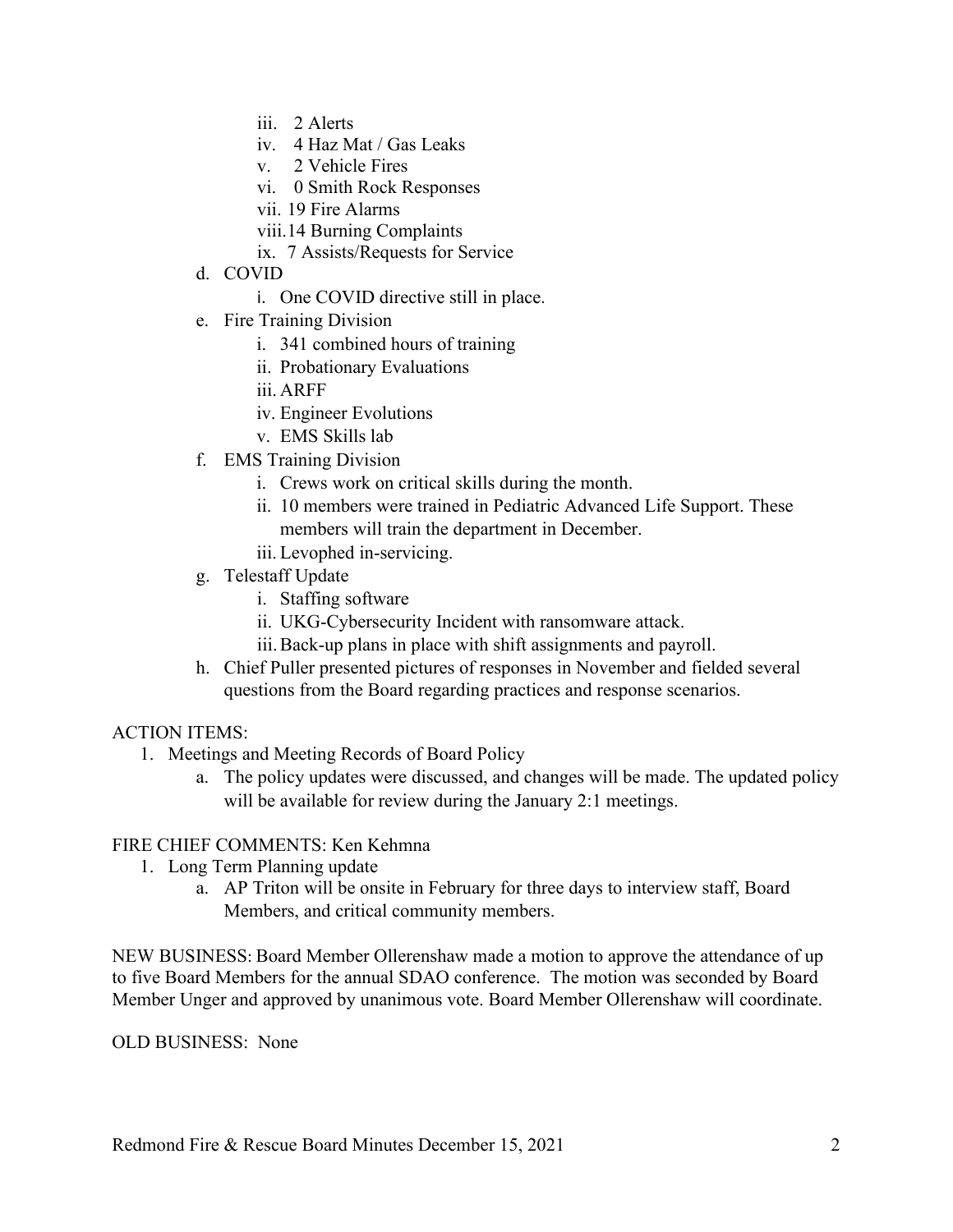BOARD MEMBER COMMENTS: Updated telephone list needs to be distributed including Member Meyer.

#### BOARD PRESIDENT COMMENTS: None

ADJOURN: Being no further business, Board Member Kerfoot moved to adjourn. The motion was seconded by Board Member Ollerenshaw and was approved by unanimous vote. The meeting was adjourned at 10:15 am.

Approved:

|                                          | January 19, 2022 |  |
|------------------------------------------|------------------|--|
| Carroll Penhollow, President             | Date             |  |
|                                          | January 19, 2022 |  |
| Craig Unger, Secretary/Treasurer         | Date             |  |
| Attest:                                  |                  |  |
|                                          | January 19, 2022 |  |
| Shannon Biondi, Administrative Assistant | Date             |  |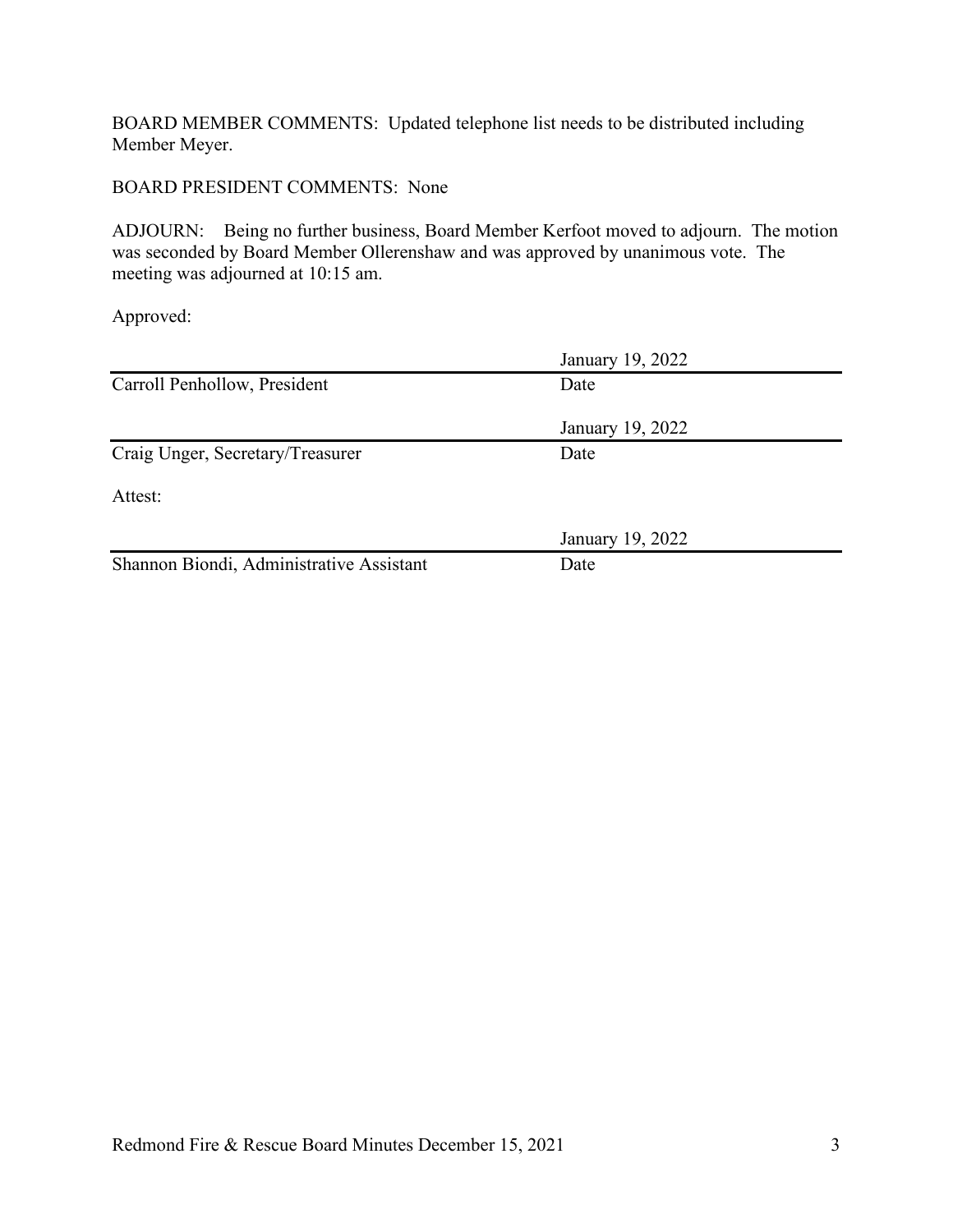

#### **REDMOND FIRE & RESCUE FINANCIAL DASHBOARD DECEMBER 31, 2021 50% OF TOTAL BUDGET**

| 50%                                                                   | 2021/22<br><b>Budget</b> | 2021/22 YTD<br><b>Actual</b> | $%$ of<br><b>Budget</b> | <b>Prior Year</b><br><b>Actual</b> | <b>YTD</b><br>Projected |
|-----------------------------------------------------------------------|--------------------------|------------------------------|-------------------------|------------------------------------|-------------------------|
| <b>General Fund</b>                                                   |                          |                              |                         |                                    |                         |
| <b>Revenues</b>                                                       |                          |                              |                         |                                    |                         |
| Property Tax - Permanent Rate                                         | 7,912,000                | 7,454,628                    | 94.2%                   | 6,899,916                          | 7,996,668               |
| Property Tax - Levy                                                   | 1,208,000                | 1,119,985                    | 92.7%                   | 1,041,914                          | 1,195,995               |
| Ambulance Revenue                                                     | 2,180,000                | 1,264,325                    | 58.0%                   | 1,043,546                          | 2,428,650               |
| Fire Med Membership                                                   | 34,000                   | 27,493                       | 80.9%                   | 20,339                             | 34,986                  |
| Contractual Services (Airport)                                        | 643,979                  | 321,989                      | 50.0%                   | 313,278                            | 643,978                 |
| Conflagration                                                         | 69,601                   | 48,677                       | 69.9%                   | 182,385                            | 48,677                  |
| <b>GEMT</b>                                                           | 85,000                   | 103,387                      | 121.6%                  | 99,167                             | 103,387                 |
| Grants                                                                | 2,000                    |                              | 0.0%                    | 106,485                            |                         |
| Interest                                                              | 30,000                   | 11,699                       | 39.0%                   | 15,285                             | 23,398                  |
| Other                                                                 | 52,000                   | 109,304                      | 210.2%                  | 46,060                             | 125,558                 |
| <b>Total YTD Revenue</b>                                              | 12,216,580               | 10,461,487                   | 85.6%                   | 9,768,375                          | 12,601,297              |
| <b>Expenditures</b>                                                   |                          |                              |                         |                                    |                         |
| Administration                                                        |                          |                              |                         |                                    |                         |
| Personnel (includes OT)                                               | 909,440                  | 408,125                      | 44.9%                   | 382,324                            | 887,658                 |
| Materials & Services                                                  | 351,800                  | 91,893                       | 26.1%                   | 83,179                             | 294,057                 |
| <b>Total Administration</b>                                           | 1,261,240                | 500,018                      | 39.6%                   | 465,503                            | 1,181,715               |
| <b>Fire &amp; Rescue Operations</b>                                   |                          |                              |                         |                                    |                         |
| Personnel (includes OT)                                               | 6,987,318                | 3,304,822                    | 47.3%                   | 3,284,336                          | 7,290,206               |
| Overtime - Suppression                                                | 600,000                  | 251,792                      | 42.0%                   | 337,358                            | 562,140                 |
| Overtime - Conflagration                                              | 30,000                   | 15,906                       | 53.0%                   | 82,833                             | 15,906                  |
| Materials & Services                                                  | 279,000                  | 101,241                      | 36.3%                   | 49,007                             | 239,465                 |
| <b>Total Fire &amp; Rescue Ops</b>                                    | 7,266,318                | 3,406,063                    | 46.9%                   | 3,333,343                          | 7,529,671               |
| <b>Fire &amp; Rescue Training</b>                                     |                          |                              |                         |                                    |                         |
| Personnel (includes OT)                                               | 284,215                  | 135,584                      | 47.7%                   | 6,010                              | 280,510                 |
| Materials & Services                                                  | 141,250                  | 23,215                       | 16.4%                   | 37,502                             | 78,032                  |
| <b>Total Fire &amp; Rescue Training</b>                               | 425,465                  | 158,799                      | 37.3%                   | 43,512                             | 358,542                 |
| <b>EMS Operations</b>                                                 |                          |                              |                         |                                    |                         |
| Personnel (includes OT)                                               | 1,255,611                | 512,003                      | 40.8%                   | 515,799                            | 1,076,951               |
| Overtime - EMS                                                        | 326,001                  | 116,276                      | 35.7%                   | 140,651                            | 259,592                 |
| Materials & Services                                                  | 338,300                  | 100,051                      | 29.6%                   | 118,297                            | 306,277                 |
| <b>Total EMS</b>                                                      | 1,593,911                | 612,053                      | 38.4%                   | 634,096                            | 1,383,228               |
| Fire & Life Safety                                                    |                          |                              |                         |                                    |                         |
| Personnel (includes OT)                                               | 324,894                  | 108,518                      | 33.4%                   | 73,545                             | 276,751                 |
| Materials & Services                                                  | 45,800                   | 23,375                       | 51.0%                   | 4,518                              | 48,363                  |
| <b>Total Fire &amp; Life Safety</b>                                   | 370,694                  | 131,893                      | 35.6%                   | 78,063                             | 325,114                 |
| <b>Facilities, Vehicles &amp; Equipment</b>                           | 659,292                  | 261,549                      | 39.7%                   | 285,877                            | 584,848                 |
| <b>Debt Service</b>                                                   | 435,651                  | 158,783                      | 36.4%                   | 278,427                            | 435,651                 |
| <b>Transfers Out - To Capital Projects</b>                            | 493,917                  | 493,917                      | 100.0%                  | 661,260                            | 493,917                 |
|                                                                       |                          |                              |                         |                                    |                         |
| <b>Total YTD Expenditures</b><br><b>Net Revenue Over Expenditures</b> | 12,506,488<br>(289,908)  | 5,723,076<br>4,738,412       | 45.8%                   | 5,780,081<br>3,988,295             | 12,292,686<br>308,611   |
|                                                                       |                          |                              |                         |                                    |                         |
| <b>Beginning Fund Balance</b>                                         | 3,936,544                | 3,936,544                    | 100.0%                  | 3,309,476                          | 4,245,155               |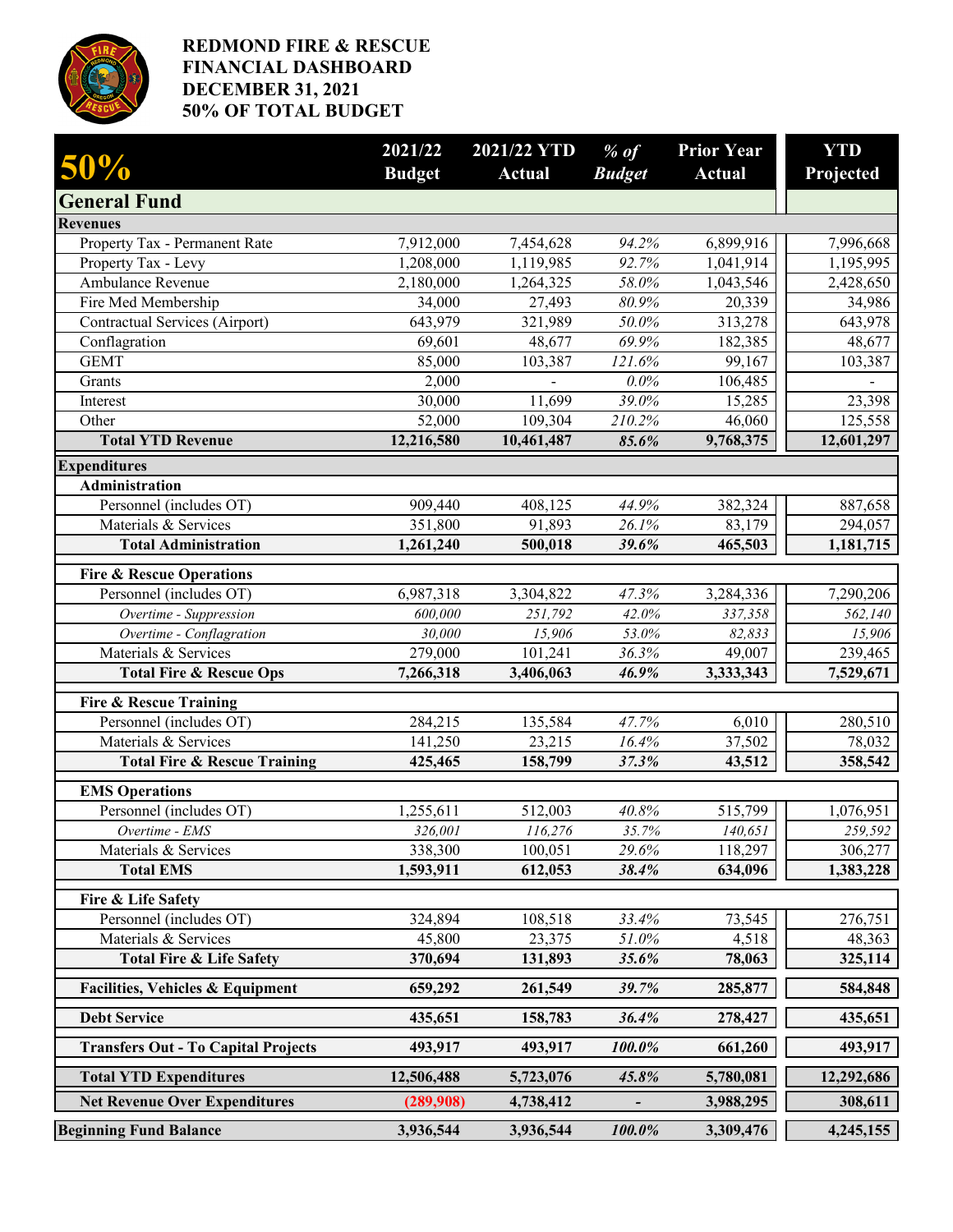| 50%                                  | 2021/22<br><b>Budget</b> | 2021/22 YTD<br>Actual | $%$ of<br><b>Budget</b> | <b>Prior Year</b><br><b>Actual</b> | YTD<br>Projected         |
|--------------------------------------|--------------------------|-----------------------|-------------------------|------------------------------------|--------------------------|
| <b>Capital Projects Fund</b>         |                          |                       |                         |                                    |                          |
| <b>Revenues</b>                      |                          |                       |                         |                                    |                          |
| <b>Bond/Note Sale</b>                |                          |                       | $0.0\%$                 | -                                  |                          |
| Grants                               |                          |                       | $0.0\%$                 | -                                  |                          |
| Sale of Property                     | -                        |                       | $0.0\%$                 | 20,300                             |                          |
| Other                                | $\overline{\phantom{0}}$ |                       | $0.0\%$                 | $\overline{\phantom{0}}$           | $\overline{\phantom{a}}$ |
| Transfers In - From General Fund     | 493,917                  | 493,917               | 100.0%                  | 661,260                            | 493,917                  |
| <b>Total YTD Revenue</b>             | 493,917                  | 493,917               | $0.0\%$                 | 681,560                            | 493,917                  |
| <b>Expenditures</b>                  |                          |                       |                         |                                    |                          |
| Capital Outlay                       | 1,075,532                | 475,799               | 44.2%                   | 137,108                            | 1,075,532                |
| <b>Total YTD Expenditures</b>        | 1,075,532                | 475,799               | 44.2%                   | 137,108                            | 1,075,532                |
| <b>Net Revenue Over Expenditures</b> | (581, 615)               | 18,118                |                         | 544,452                            | (581, 615)               |
| <b>Beginning Fund Balance</b>        | 1,431,615                | 1,431,615             | 100.0%                  | 473,852                            | 850,000                  |

#### **Personnel Costs - December**

|                                 |    | <b>Salary</b> | OТ        |               | <b>Medical</b> |     | <b>PERS</b> |
|---------------------------------|----|---------------|-----------|---------------|----------------|-----|-------------|
| 2021                            | \$ | 415,186 \$    | 68.292    | \$            | 102,838 \$     |     | 139,555     |
| 2020                            | S  | 358,108 \$    | 75,841    | <sup>\$</sup> | 83.011         | - S | 121,472     |
| <b>Cash Balances - December</b> |    | 2021          | 2020      |               |                |     |             |
| LGIP $(0.45\% / 0.75\%)$        |    | 9,114,792     | 7,233,379 |               |                |     |             |
| FIB - General                   |    | 435,983       | 333,217   |               |                |     |             |
| FIB - Donation                  |    | 8,885         | 7,635     |               |                |     |             |
| Total                           | S  | 9,559,660     | 7,574,230 |               |                |     |             |

# **Board Required Signature Checks - December**

| Payee                        | Amount | <b>Description</b>                                         |
|------------------------------|--------|------------------------------------------------------------|
| City of Redmond              |        | 18,344.25 Vehicle maintenance                              |
| <b>SDIS</b>                  |        | 109,314.99 Medical insurance                               |
| <b>HRA VEBA</b>              |        | 16,541.83 Monthly VEBA pmt                                 |
| Stryker                      |        | 21,996.80 Annual maintenance contract                      |
| <b>PNC</b> Equipment Finance |        | 88,954.97 Engine (payoff 12/2030), Type 3 (payoff 06/2026) |
| US Bank                      |        | 51,987.49 Terrebonne Debt (payoff 01/2031)                 |
|                              |        |                                                            |

# **Auto Draft Payments - December**

| Payee | Amount | <b>Description</b> |
|-------|--------|--------------------|
| None  |        |                    |

**Note:** January debt payments on three outstanding ambulance loans were paid by ACH on 1/3/22

#### **Notes:**

\* FY2021/22 Budget has been updated to include the supplemental budget which increased appropriations by \$290k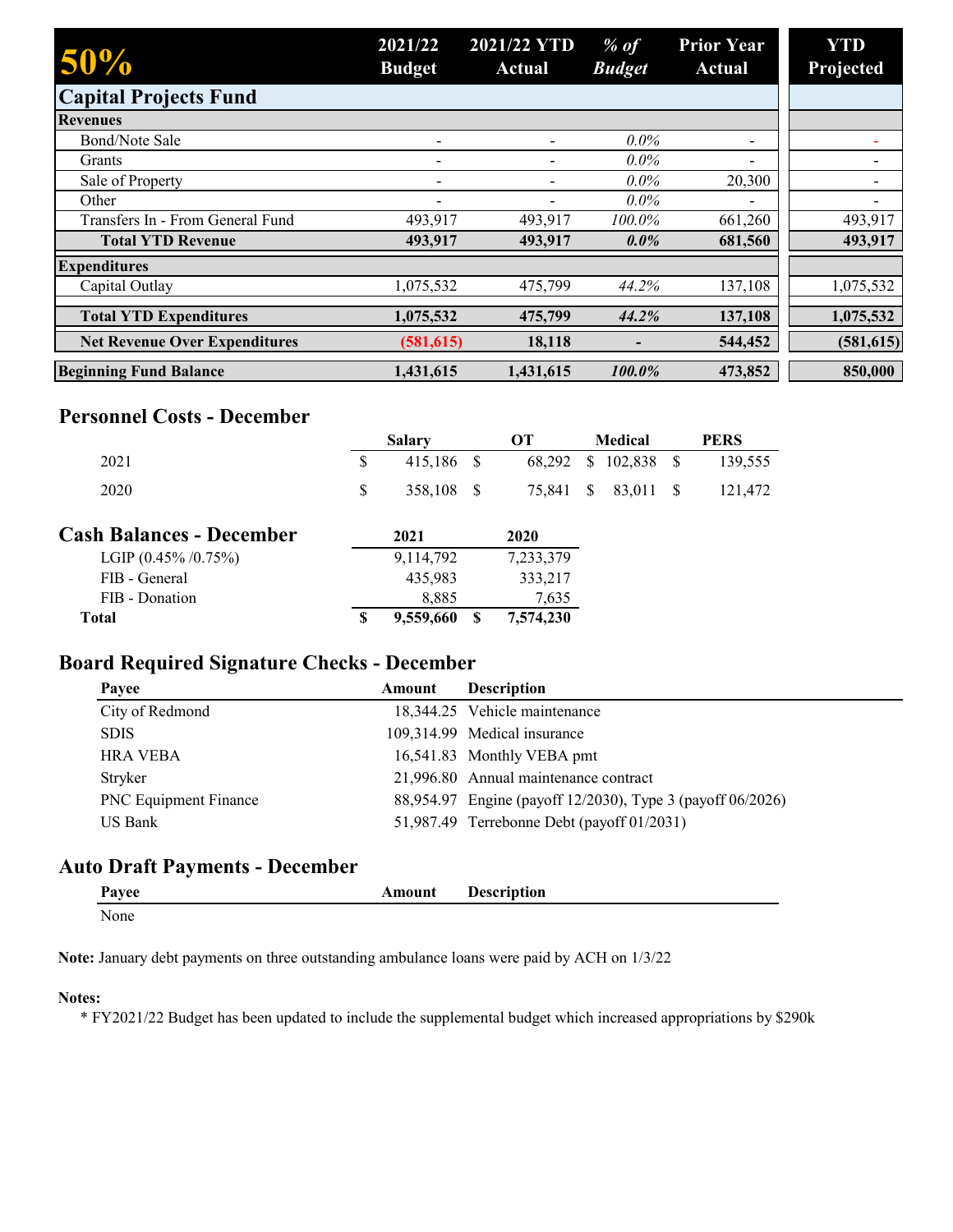

Redmond Fire & Rescue Ambulance Billing Report January 2022

| <b>HealthEMS RevNet</b>                        |               |
|------------------------------------------------|---------------|
|                                                |               |
| December Charges                               | (Net) 325,598 |
| <b>December Payments</b>                       | 227,353       |
|                                                |               |
| December Write Offs                            | (1,529)       |
| 1,529.18 (6 claims)<br>$\mathbb{S}$<br>FireMed |               |
|                                                |               |
| YTD Accounts Receivable (12/31/2021)           | 548,372       |
| Billed through 12/29/2021 as of 12/31/2021     |               |

| <b>FireMed Statistics</b>         | <b>November</b> | <b>YTD</b> |
|-----------------------------------|-----------------|------------|
| FireMed Member Payment            | 3,100.00        | 25,400.00  |
| Donations                         | 75.00           | 180.00     |
| <b>Patient Account Write-Offs</b> | (1, 124.42)     | (7,565.55) |
| Life Flight Management Fee        | (775.00)        | (6,350.00) |
| FireMed Revenue                   | 1,275.58        | 11.634.45  |

YTD is fiscal year July 1, 2021 – June 30, 2022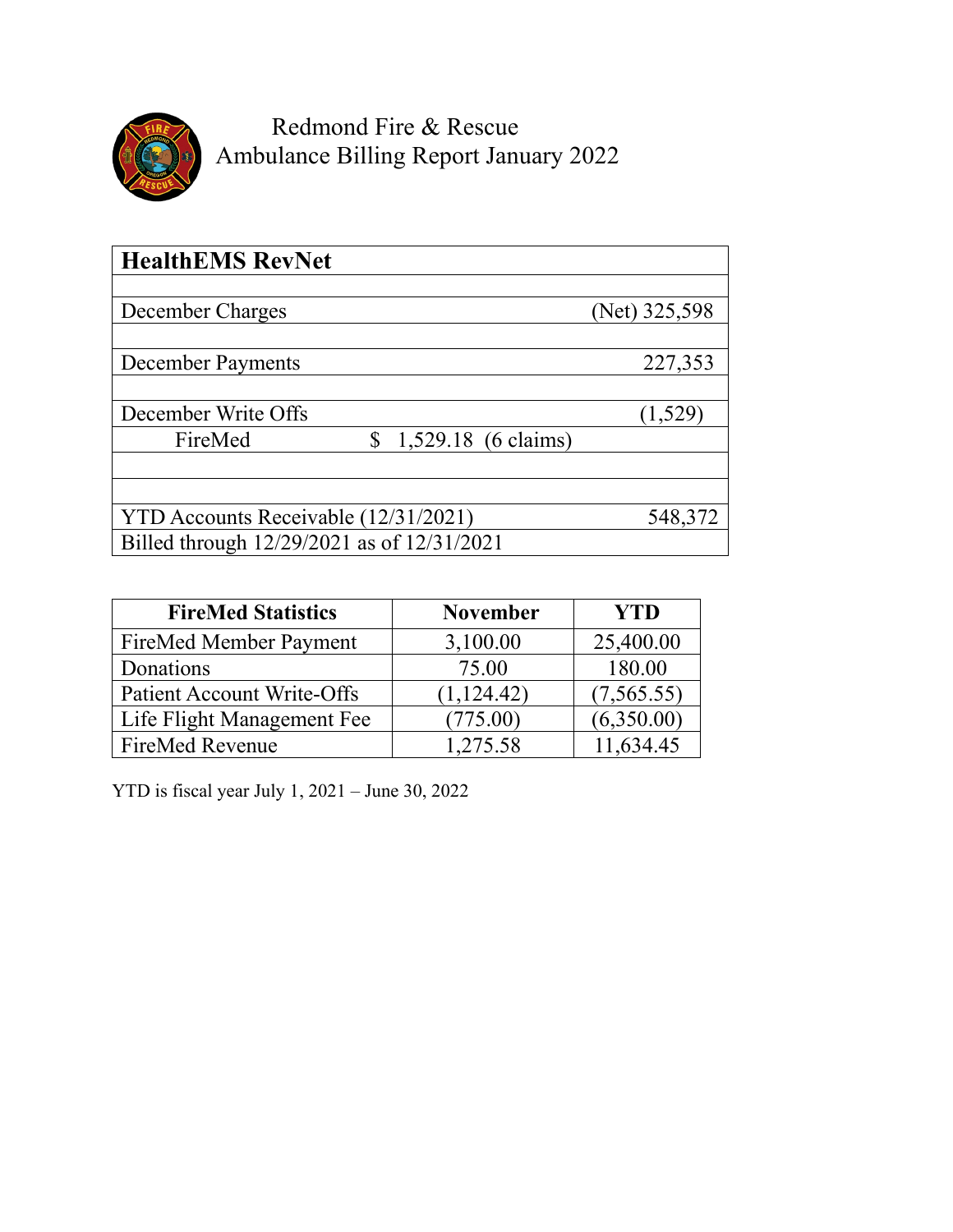

341 NW Dogwood Ave Redmond, OR 97756 Phone: (541)504-5000 Fax: (541)548-5512 www.redmondfireandrescue.org

# **STAFF REPORT**

DATE: 1/19/2022

| To:      | <b>BOARD OF DIRECTORS</b>                  |
|----------|--------------------------------------------|
| THROUGH: | <b>KEN KEHMNA, FIRE CHIEF</b>              |
| FROM:    | <b>JODI BURCH, CFO</b>                     |
| FROM:    | <b>JEFF PULLER, DEPUTY CHIEF</b>           |
| FROM:    | <b>MATT LINKER, ENGINEER</b>               |
| SUBJECT: | SPECIAL PROCUREMENT OF SCBAS AND RIT PACKS |
|          |                                            |

# **Addresses Fire Board Goal:**

Strategic Goal #2: Provide exceptional public safety and emergency services (Fire & EMS).

# **Report in Brief:**

District staff are requesting approval to utilize a special procurement method to purchase approximately \$465,000 in SCBAs and RIT packs manufactured by 3M Scott and sold by Municipal Emergency Services.

# **Background - SCBAs:**

The District's current Self-Contained Breathing Apparatus (SCBAs) were purchased around 2007 and are at the end of their 15-year recommend lifespan. The Rapid Intervention Team Packs (RIT Packs), which are an all-inclusive portable air supply, are also at end of life. For two years in a row, the District applied for an Assistance to Firefighters Grant for these items, but was unsuccessful.

The District needs around 45 SCBAs, which are assigned to seats on apparatus and not based on the number of personnel, and at least 3 RIT packs, one for each primary engine. However, the District would like to increase the order to 50 SCBAs, which allow spares to be swapped out if units need maintenance or are used for training. Additionally, 5 RIT packs would allow one on each engine, the BC rig, and the reserve engine.

The District's current SCBAs were manufactured by 3M Scott. Maintenance was originally provided by Cascade Fire Equipment but was recently switched to Municipal Emergency Supply (MES) due to a change in the manufacturer-vendor relationship.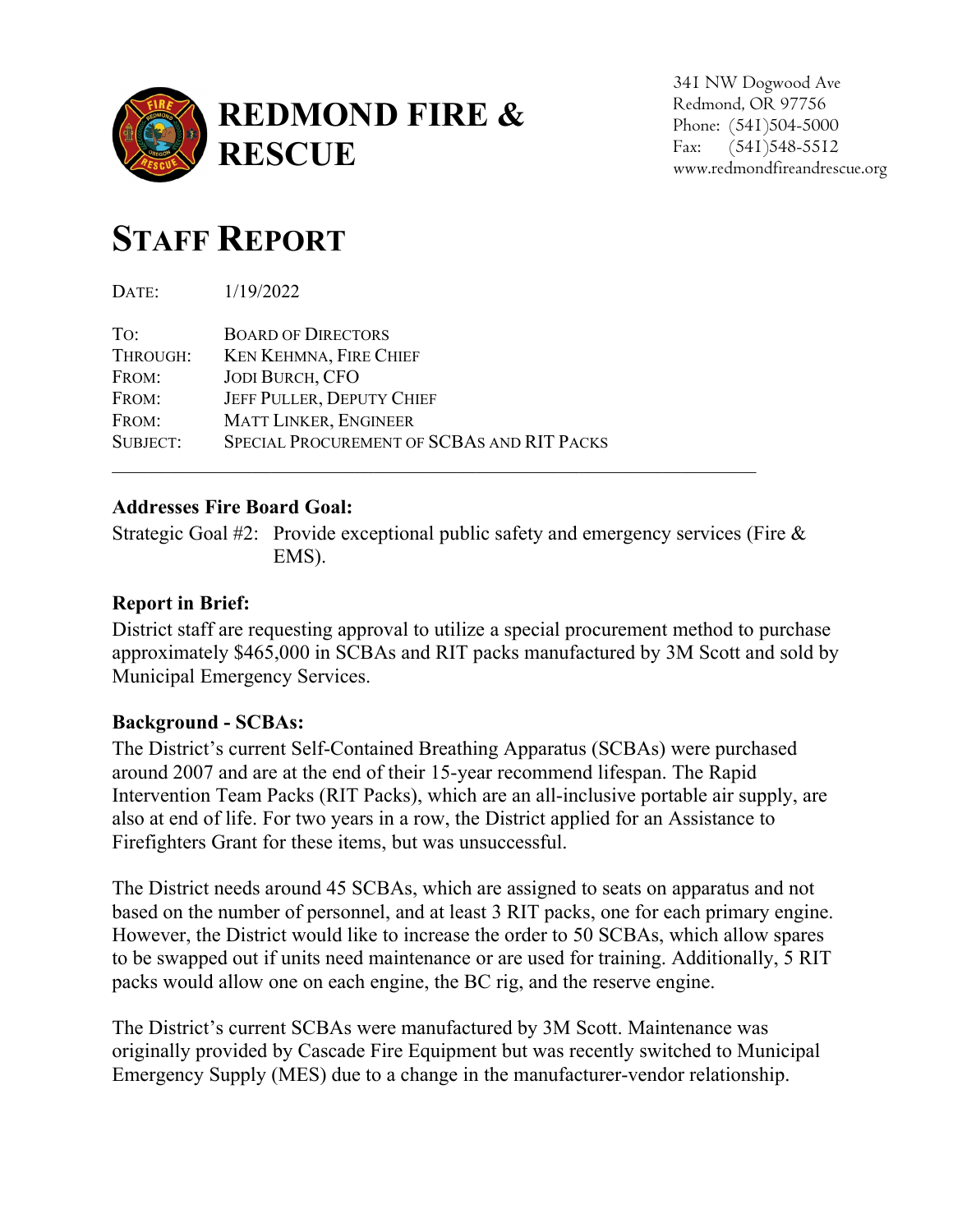# **Background - Procurement:**

The District began the procurement process reviewing statewide contracts and fully intended to 'piggyback' on one of these contracts through a permissive cooperative procurement. The statewide contracts are with three separate vendors (see chart below) who each sell a specific brand. The three main SCBA brands of Draeger, MSA and 3M Scott are covered. Manufacturers of SCBAs typically authorize one or more vendors to sell their products. To utilize the statewide contracts, an agency must select the paired vendor and manufacturer; there is no mixing/matching of vendor services.

|                     | <b>Current Statewide Contracts</b> |
|---------------------|------------------------------------|
| <b>Manufacturer</b> | <b>Vendor</b>                      |
| Draeger             | Hughes Fire Equipment              |
| <b>MSA</b>          | <b>LN</b> Curtis                   |
| 3M Scott            | Cascade Fire Equipment             |

While the District's internal selection committee was evaluating the SCBAs, the manufacturer for 3M Scott removed their contract with Cascade Fire Equipment and entered into an agreement with Municipal Emergency Services (MES) to become an authorized vendor. This action made the statewide contract with Cascade Fire Equipment null and void, as Cascade Fire Equipment no longer sells 3M Scott products. Therefore, the District could no longer 'piggyback' a statewide contract for 3M Scott products and would be required to do a formal procurement process.

Generally, all public procurements over \$150,000 require a formal request for proposal/bid process. However, Oregon Revised Statute 279B.085 allows a local contract review board (LCRB), which is the District's Board, to authorize a special procurement exception whereby a contract may be awarded directly to a vendor. If a contracting agency intends to award a contract through a special procurement that calls for competition among prospective contractors, the contracting agency shall award the contract to the offeror the contracting agency determines to be the most advantageous to the contracting agency. The exception is allowed if the LCRB determines that the award:

- Is unlikely to encourage favoritism or substantially diminish competition for public contracts;
- Will result in substantial cost savings to the contracting agency; and
- Otherwise substantially promotes the public interest in a manner that could not practically be realized by other procurement methods.

If authorized, the decision to utilize a special procurement method must be publicly noticed. The public notice shall describe the good or service to be acquired, be published in a newspaper of general circulation, and notice must be made at least seven (7) days before award of the contract.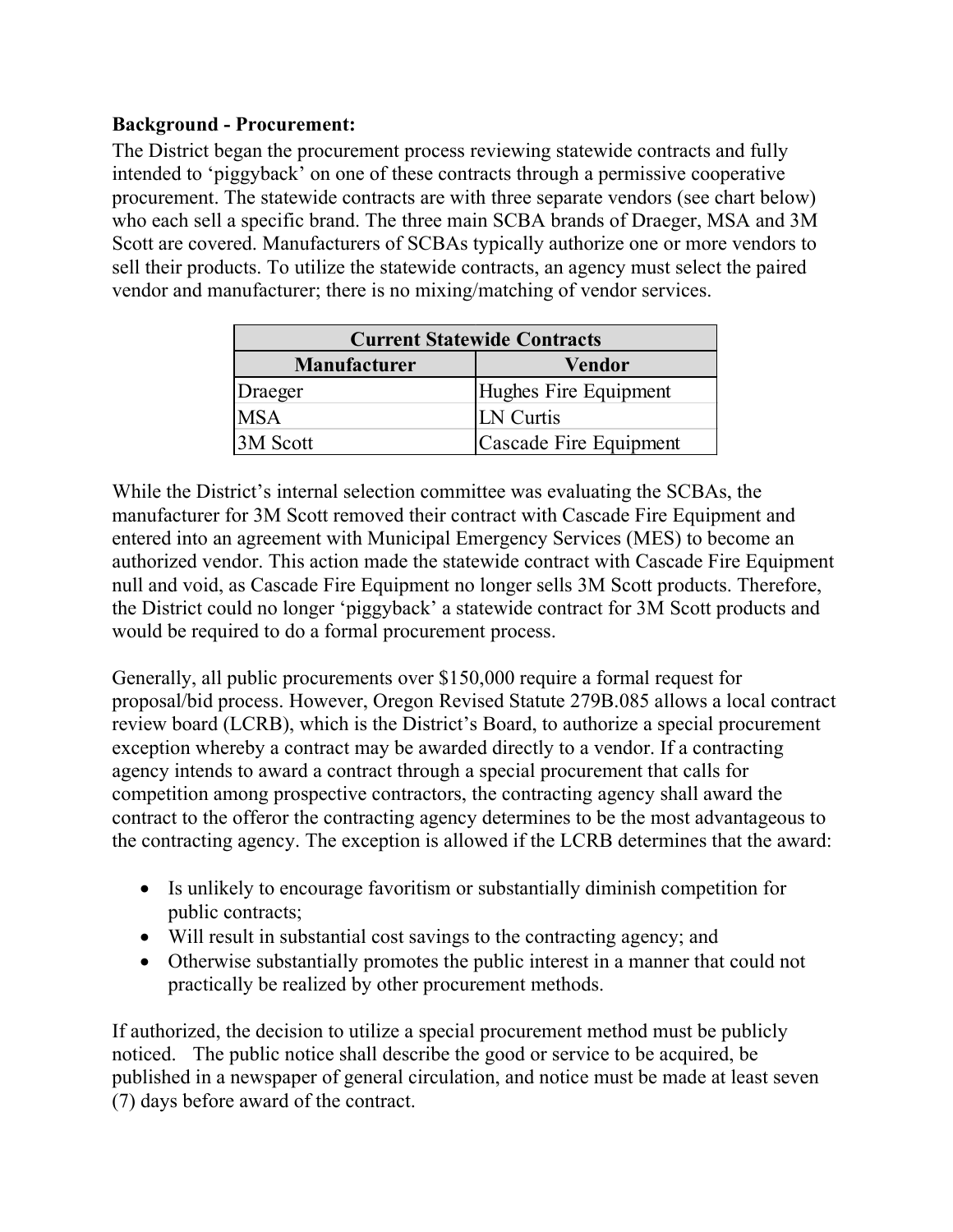#### **Background – Procurement** *(continued):*

Upon expiration of the seven-day comment period, the District can enter into a contract with the preferred vendor. However, if comments are received, the LCRB is required to provide each commenting vendor with written documentation that the purchase is in the best interest of the District before proceeding with the purchase.

#### **Discussion – Manufacturer/Vendor:**

An internal committee was created to evaluate the three brands of Draeger, MSA and 3M Scott. The committee performed an extensive evaluation including testing the functionality of the equipment and consulting with other agencies on their recent procurement processes and equipment. The committee also compared items such as warranties, maintenance contracts, and training services provided by each vendor/manufacturer. In general, most products/services across all three manufacturers/vendors were substantially similar with few differences. All provide quality products/services with a proven track record and comply with latest NFPA standards, however, one manufacturer and vendor had a few advantages.

After careful consideration, the committee is recommending the District purchase SCBAs and RIT packs manufactured by 3M Scott from Municipal Emergency Services (MES). The main differentiating factors in the recommendation are:

- Familiarity as District's existing SCBAs are 3M Scott
- Breathing air cylinders will fit in existing brackets on apparatus
- Batteries are standard AA
- Municipal Emergency Services currently provides maintenance of existing SCBAs

Another vendor does sell 3M Scott products and the District has been in communication with that vendor. However, due to the District's existing relationship with MES, that vendor has not submitted a quote.

#### **Discussion – Communication Upgrades:**

The committee is also recommending that the SCBAs purchased include enhanced communication devices. The upgraded communication system with a direct radio interface and bone conduction headphone/microphone provides clear person-to-person communication that improves firefighter safety. The cost for the comms is included in the quotes for both MSA and 3M Scott below. The Draeger quote does not include this cost, but if included, the price would be relatively comparable to the other brands.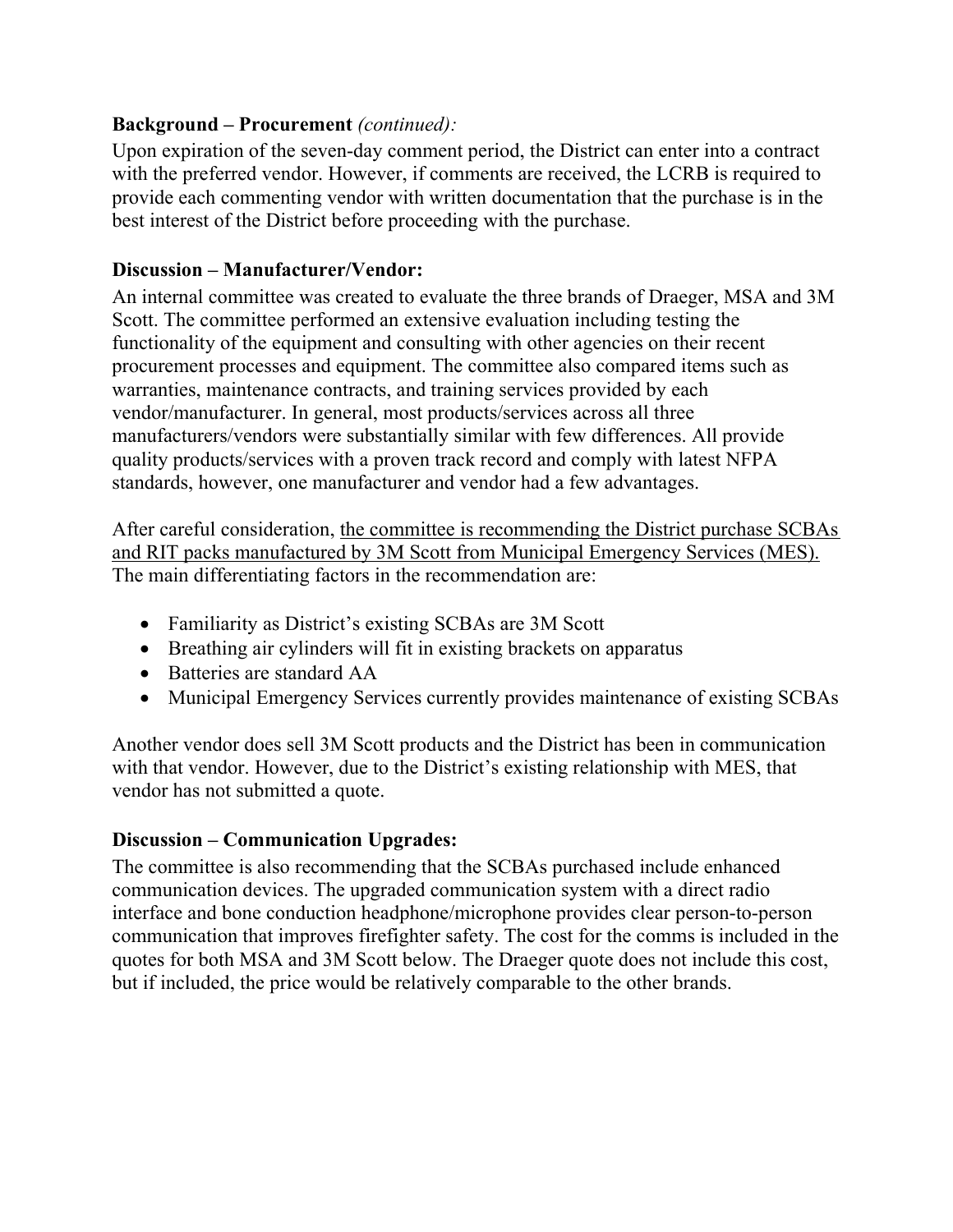#### **Discussion – Summary:**

As part of its process, the committee solicited quotes from three separate vendors (see chart below). It is challenging to directly compare quotes as some vendors quote all in packages and others also included the price to purchase additional items such as oxygen bottles, facemasks, adapters, etc. Generally, the prices for equipment is comparable across vendors and brands.

|                     | <b>Quotes Received</b>                                                         |           |               | <b>Amount</b> |               |                          |   |              |
|---------------------|--------------------------------------------------------------------------------|-----------|---------------|---------------|---------------|--------------------------|---|--------------|
| <b>Manufacturer</b> | Vendor                                                                         | SCBA(50)  |               | RIT(5)        |               | <b>Misc</b>              |   | <b>Total</b> |
| Draeger             | $\vert$ Cascade Fire Equip* $\vert$                                            | \$311,950 |               | $16,025$   \$ |               | $\overline{\phantom{a}}$ |   | \$ 327,975   |
| <b>MSA</b>          | LN Curtis                                                                      | \$435,685 | $\mathbb{S}$  | 17,310        | $\mathcal{S}$ | 38,472                   |   | \$491,467    |
| <b>3M Scott</b>     | <b>IMES</b>                                                                    | \$429,600 | <sup>\$</sup> | 18,125        | S             | 14,920                   | S | 462,645      |
|                     | <sup>*</sup> Price does not include comms - would significantly increase price |           |               |               |               |                          |   |              |

District staff recommend purchasing 50 SCBAs and 5 RIT-paks from Municipal Emergency Services at a cost of around \$465,000. This order is for 3M Scott products and includes the communication upgrades at a cost of \$70,000, as well as 5 spare SCBAs and 2 spare RIT-paks which increases the base order cost by about \$50,000. There may be small additional costs for extra items yet to be determined.

# **Fiscal Impact:**

The FY 2021/22 budget has \$407,000 for SCBAs, \$18,000 for RIT Packs, and \$70,000 for a compressor fill station. These items total \$495,000. Staff are recommending that the compressor fill station be delayed until the next fiscal year to allow for the purchase of the upgraded communication devices on all SCBAs. This remains budget neutral in the current fiscal year.

# **Alternative Courses of Action:**

- 1) Direct the District to perform a formal procurement process.
- 2) Request additional information.

# **Recommendation/Suggested Motion:**

"I move to authorize District staff to post the public notice of special procurement and, if no protests are received, award the SCBA & RIT-pak contract to Municipal Emergency Services for 3M Scott products at approximately \$465,000."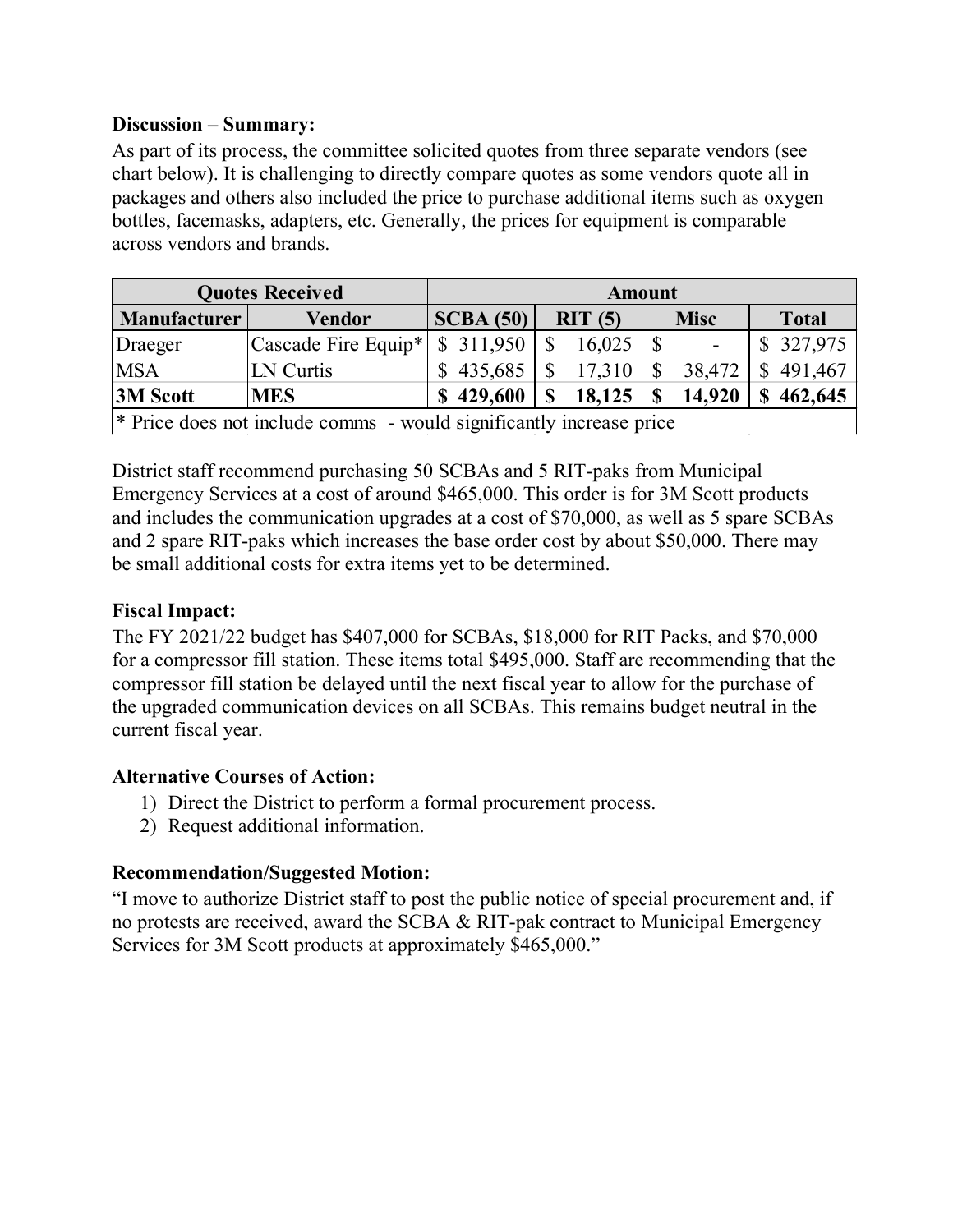REDMOND FIRE & RESCUE

# **ITEMS FOR SURPLUS APPENDIX A**

Redmond Fire & Rescue Policy gives authority to the Fire Chief to dispose of surplus property by any means determined to be in the best interest of the District or community at large, including but not limited to, transfer

 $\frac{1}{2}$ 

| I. Enventory List Attached: (X) Yes () No                                                           | If no, complete  | all of the following fields:                                                      |                                 |                        |
|-----------------------------------------------------------------------------------------------------|------------------|-----------------------------------------------------------------------------------|---------------------------------|------------------------|
| <b>Item Description</b>                                                                             | Model#           | Serial #                                                                          | <b>Current Value</b><br>Asset # |                        |
| б&<br>KNOX KOSIDENTIA                                                                               | 2391             | MOLTAGE - SOF MARATOS                                                             | どく でんど<br>NOVE                  |                        |
| SORNOS 1650                                                                                         |                  |                                                                                   | sapp poxes                      | ھ <del>اتح د</del> وگا |
|                                                                                                     |                  |                                                                                   | 243, 916,00                     |                        |
| / RANSFORD<br>Means of Disposal:<br>$\mathbf{\dot{c}}$                                              | <b>Bong</b><br>Ŗ | Fire User                                                                         |                                 |                        |
| Why are items being surplused? $\sqrt{\angle 5/\partial_{CD}/\partial_{CD}}$<br>$\ddot{\mathbf{c}}$ | KNUX             | C Rotenwa<br>Bux 16 Lougan OFForcor                                               |                                 |                        |
| Chief Financial Officer<br>ACKNOWLEDGED BY:                                                         |                  | Date                                                                              |                                 |                        |
| The Fire Chief has declared the above or attached items to be surplus.                              |                  |                                                                                   |                                 |                        |
| Ken Kehnma, Fire Chief<br>APPROVED BY:                                                              |                  | Date                                                                              |                                 |                        |
| If items are valued over \$1,000, APPROVED BY BOARD OF DIRECTORS:                                   |                  |                                                                                   |                                 |                        |
| Carroll Penhollow, President                                                                        | Date             | Craig Unger, Secretary/Treasurer                                                  | Date                            |                        |
| Attest, Diane Cox, District Recorder                                                                | Date             |                                                                                   |                                 |                        |
|                                                                                                     |                  | hereby certify the above items were disposed of by the means indicated above this | $\approx$<br>day of             |                        |

 $(08/09/2017)$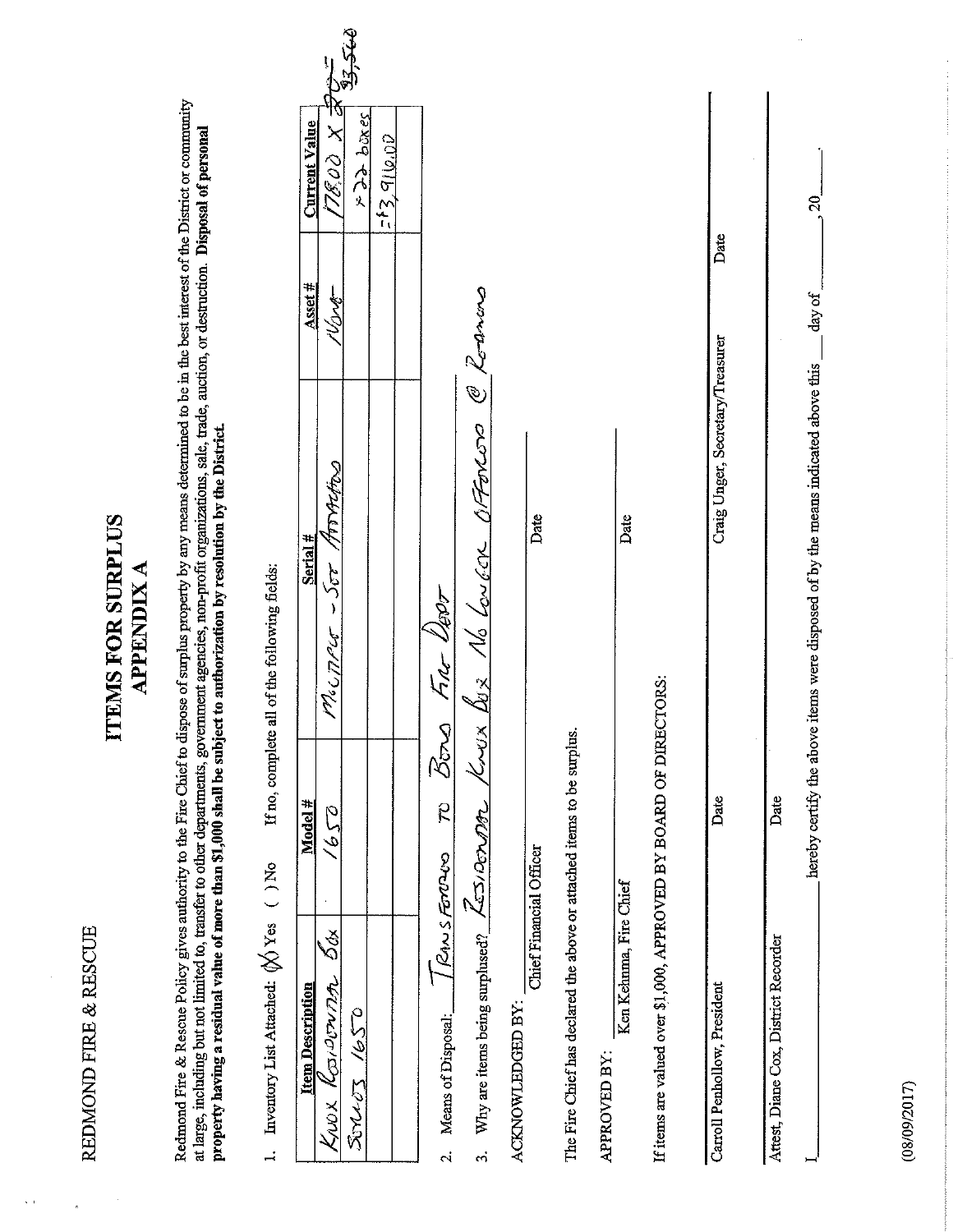Knox Residential Box Model 1650 **Serial Numbers:** 

| 16-030877 | 16-029386 | 16-029391      |
|-----------|-----------|----------------|
| 16-030875 | 16-029393 | 16-030881      |
| 16-030879 | 16-030870 | 16-031874      |
| 16-029398 | 16-030880 | $110 - 030876$ |
| 16-029396 | 16-029395 |                |
| 16-030869 | 16-029397 |                |
| 16-029387 | 16-029394 |                |
| 16-030878 | 16-029389 |                |
| 16-030866 | 16-029399 |                |
|           |           |                |

 $\mathcal{L}^{\text{max}}_{\text{max}}$  and  $\mathcal{L}^{\text{max}}_{\text{max}}$  and  $\mathcal{L}^{\text{max}}_{\text{max}}$ 

 $\langle \cdot, \cdot \rangle$ 

 $\sim 10^{10}$  km s  $^{-1}$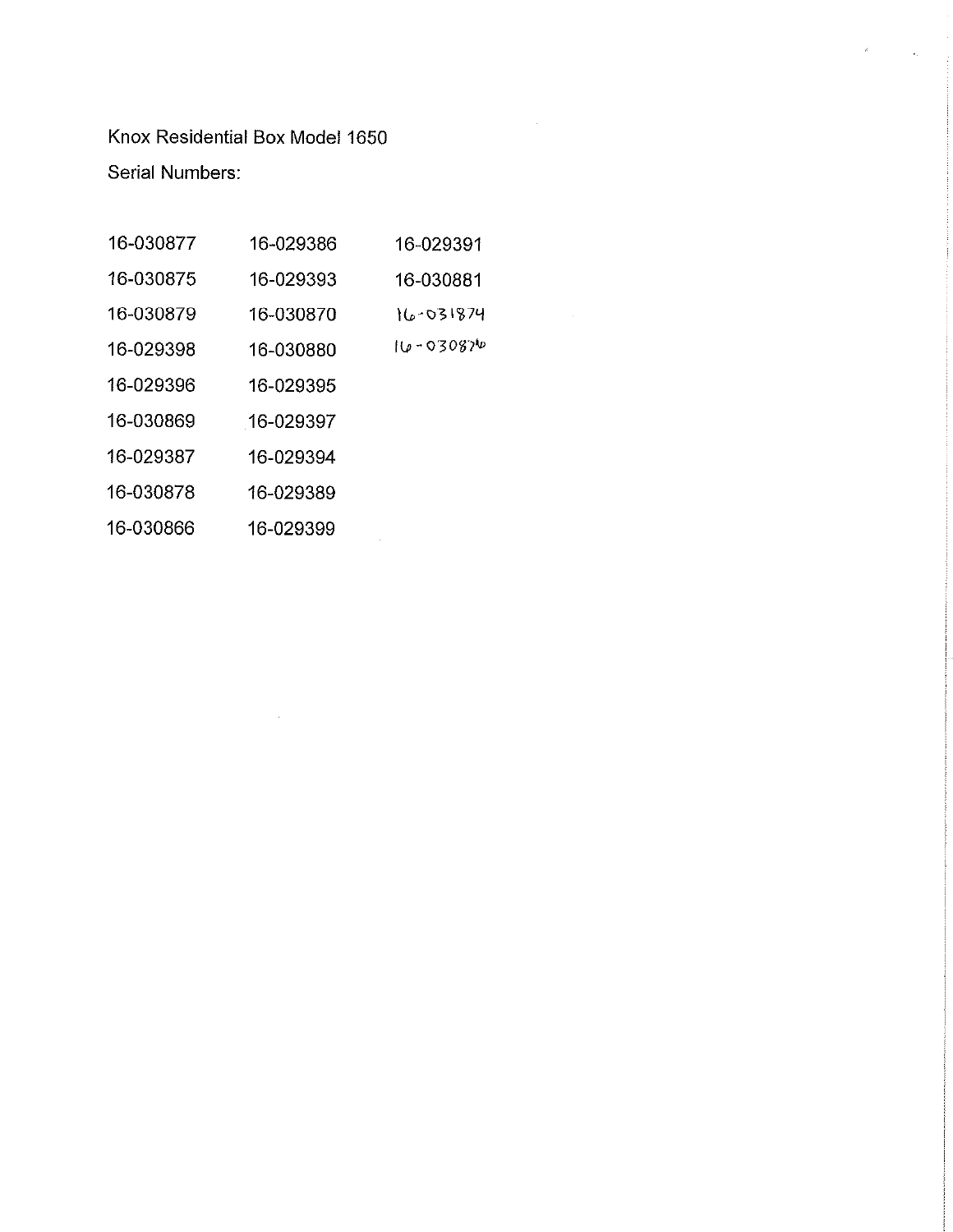#### REDMOND FIRE & RESCUE BOARD POLICY

| Approved: 01/19/2022                                                                                                                                                     |           | <b>Deleted:</b> 11/18/2015                    |
|--------------------------------------------------------------------------------------------------------------------------------------------------------------------------|-----------|-----------------------------------------------|
| Supersedes: 07/13/2011, 11/18/2015                                                                                                                                       |           |                                               |
|                                                                                                                                                                          |           |                                               |
| MEETINGS AND MEETING RECORDS OF BOARD                                                                                                                                    |           |                                               |
|                                                                                                                                                                          |           |                                               |
| <b>PURPOSE:</b>                                                                                                                                                          |           |                                               |
| The purpose of this policy is to clearly define public meeting and meeting record procedures and                                                                         |           |                                               |
| expectations as defined by ORS.                                                                                                                                          |           |                                               |
|                                                                                                                                                                          |           |                                               |
| This policy applies to all meetings of the Board of Directors of the District, and to any meetings                                                                       |           |                                               |
| of subcommittees or advisory groups appointed by the Board.                                                                                                              |           |                                               |
|                                                                                                                                                                          |           |                                               |
| All meetings shall be conducted in accordance with the Oregon Public Meetings Law, ORS<br>192.610-192.710, and 192.990.                                                  |           | Deleted: will                                 |
|                                                                                                                                                                          |           |                                               |
| 1.<br>Agenda                                                                                                                                                             |           |                                               |
| A. The Fire Chief or their designee will draft the agenda. Board members may have                                                                                        |           |                                               |
| items added to the agenda through the Board President. The Board President will                                                                                          |           |                                               |
| notify the Fire Chief or their designee at least seven (7) days prior to Board meetings                                                                                  |           |                                               |
| of any items to be added to the agenda.                                                                                                                                  |           |                                               |
|                                                                                                                                                                          |           |                                               |
| B. The agenda and financial report will be provided to each Board Member at least four<br>(4) days prior to Board meetings. The Fire Chief will provide members detailed |           | <b>Deleted:</b> , and statement of bills      |
|                                                                                                                                                                          |           | Formatted: Indent: Left: 0.5", Hanging: 0.25" |
| information relative to the agenda, including existing Board policies pertinent to<br>agenda items.                                                                      |           | Deleted: .                                    |
|                                                                                                                                                                          |           | Deleted: Fire Chief's report,                 |
| C. Prior to each meeting, the agenda will be distributed to Station 1 public bulletin<br>board, on Redmond Fire & Rescue's Webpage, the media, and any other location    |           |                                               |
|                                                                                                                                                                          |           |                                               |
| convenient for District personnel and the public to review.                                                                                                              |           |                                               |
| Conduct of Meetings<br>2.                                                                                                                                                |           |                                               |
| A. Meetings will be conducted by the Board President, pursuant to the following general                                                                                  |           |                                               |
| order:                                                                                                                                                                   |           |                                               |
| 1) Call to $Q$ rder                                                                                                                                                      |           | Deleted: o                                    |
| 2) Roll Call                                                                                                                                                             |           |                                               |
| 3) Pledge of Allegiance                                                                                                                                                  |           |                                               |
| 4) Agenda Changes                                                                                                                                                        |           |                                               |
| 5) Packet Documents for Information Only                                                                                                                                 |           |                                               |
| 6) Consent Agenda.                                                                                                                                                       |           | <b>Deleted:</b> and approval of the minutes.  |
| 7) Public Comment                                                                                                                                                        |           |                                               |
| 8) Public Presentations                                                                                                                                                  |           | <b>Deleted: Division</b>                      |
| 9) Reports                                                                                                                                                               |           | <b>Formatted Table</b>                        |
|                                                                                                                                                                          |           | <b>Deleted:</b> 11/18/2015)                   |
| Meetings and Meeting Records of Board Policy (01/19/2022)                                                                                                                | Page of 7 |                                               |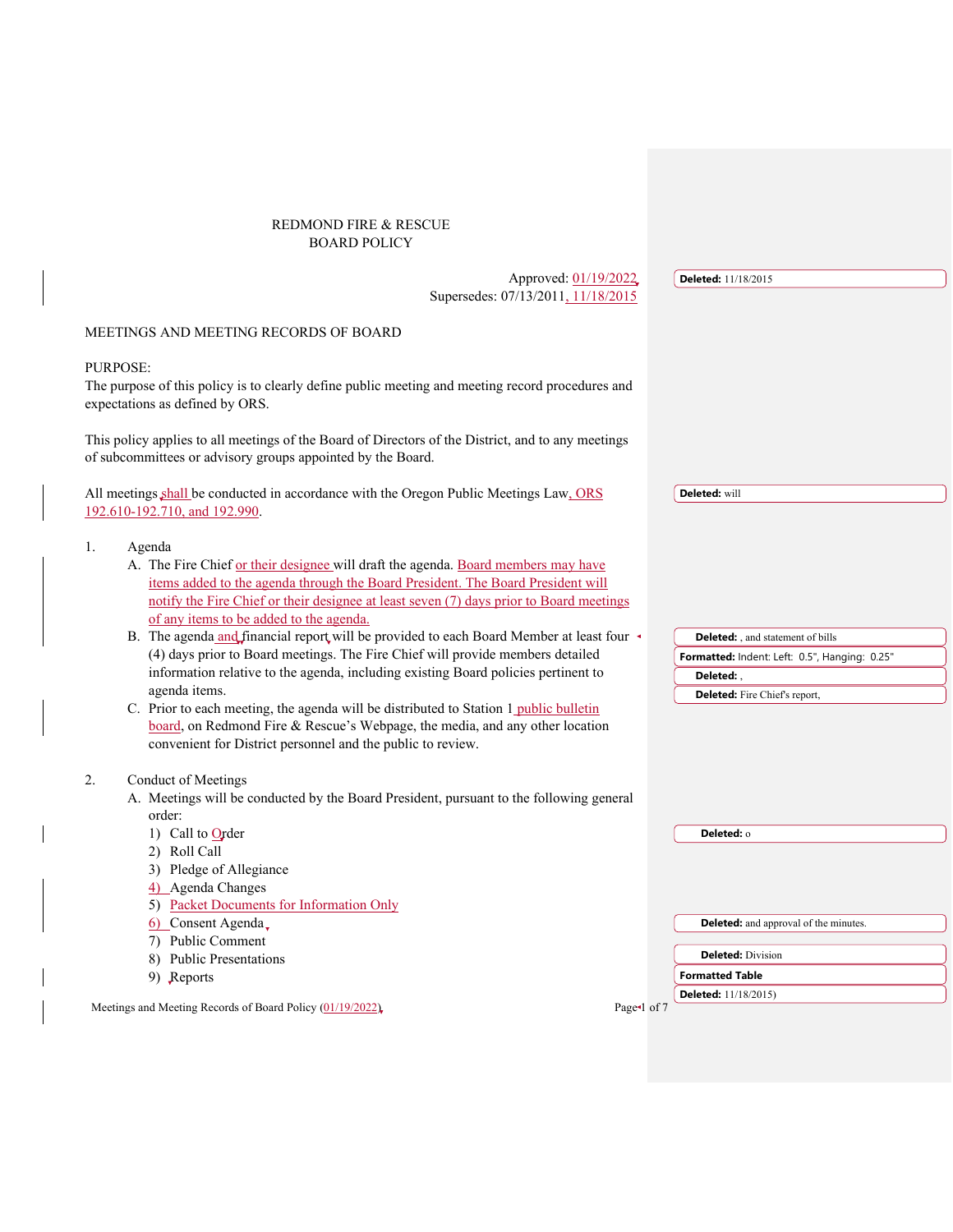| Business/Financial<br>A)<br><b>Administration/Ambulance Billing</b><br>B)<br>C) Operations<br>10) Action Items<br>11) Fire Chief's Report<br><b>Deleted:</b> Business/Financial¶ |  |
|----------------------------------------------------------------------------------------------------------------------------------------------------------------------------------|--|
|                                                                                                                                                                                  |  |
|                                                                                                                                                                                  |  |
|                                                                                                                                                                                  |  |
|                                                                                                                                                                                  |  |
|                                                                                                                                                                                  |  |
| Administration/Ambulance Billing<br>12) Executive Sessions (when applicable)                                                                                                     |  |
| Operations                                                                                                                                                                       |  |
| 13) New Business<br>EMS/Training ¶<br>Fire & Life Safety                                                                                                                         |  |
| 14) Old Business<br>Training/Volunteers¶                                                                                                                                         |  |
| 15) Board Member Comments                                                                                                                                                        |  |
| 16) Board President Comments                                                                                                                                                     |  |
| 17) Adjourn Meeting                                                                                                                                                              |  |
| <b>Regular Meetings</b><br>3.                                                                                                                                                    |  |
| The Board will hold regular monthly meetings on the third Wednesday of each month.<br><b>Deleted:</b> second                                                                     |  |
| The regular Board meetings will be held at 9:30 am at Redmond Fire & Rescue's Fire                                                                                               |  |
| Station Headquarters, 341 NW Dogwood Ave.                                                                                                                                        |  |
|                                                                                                                                                                                  |  |
| Compliance with Public Health and Safety Rules                                                                                                                                   |  |
| All meetings shall be conducted in accordance with the current OSHA and CDC                                                                                                      |  |
| guidelines. When mandated, masks are required for all in-person attendees. At the                                                                                                |  |
| discretion of the Fire Chief, attendance of the public may be limited to accommodate safe                                                                                        |  |
| social distancing. Individuals who cannot or do not wish to wear a mask are invited to                                                                                           |  |
| attend meetings virtually in accordance with House Bill 2560 (2021). Login information                                                                                           |  |
| will be provided in the District's regular public meeting notice.                                                                                                                |  |
| Regular Board Meeting Public Comment<br>Deleted: 4                                                                                                                               |  |
| Each Regular Board Meeting will provide for public comment during which District                                                                                                 |  |
| patrons or other interested individuals may address the Board of Directors. The                                                                                                  |  |
| following guidelines have been adopted by the Board regarding Public Comment:                                                                                                    |  |
| A. There is a five (5) minute time limit for each individual wishing to address the Board.                                                                                       |  |
| If an individual believes that the matter that he/she will address requires more than                                                                                            |  |
|                                                                                                                                                                                  |  |
| five minutes, additional time may be requested and must be approved by the Board<br>before the individual begins speaking                                                        |  |
|                                                                                                                                                                                  |  |
| B. The individual must clearly describe the remedy they are seeking during their allotted<br>time                                                                                |  |
| C. The Board members may ask the individual fact-based questions following the                                                                                                   |  |
| individual's time to ensure that they understand all the facts of the situation                                                                                                  |  |
| D. The individual will be dismissed from Public Comment once the Board has an                                                                                                    |  |
| understanding of the situation                                                                                                                                                   |  |
| E. If necessary, the Board will discuss items presented during Public Comment during                                                                                             |  |
| the Board Discussion item on the agenda                                                                                                                                          |  |
| Deleted: his<br>F. The Fire Chief or their designee will be responsible for communicating Board                                                                                  |  |
| decisions to individuals that have appeared in Public Comment and working with<br><b>Formatted Table</b>                                                                         |  |
| <b>Deleted:</b> 11/18/2015)<br>Meetings and Meeting Records of Board Policy (01/19/2022)<br>Page 2 of 7                                                                          |  |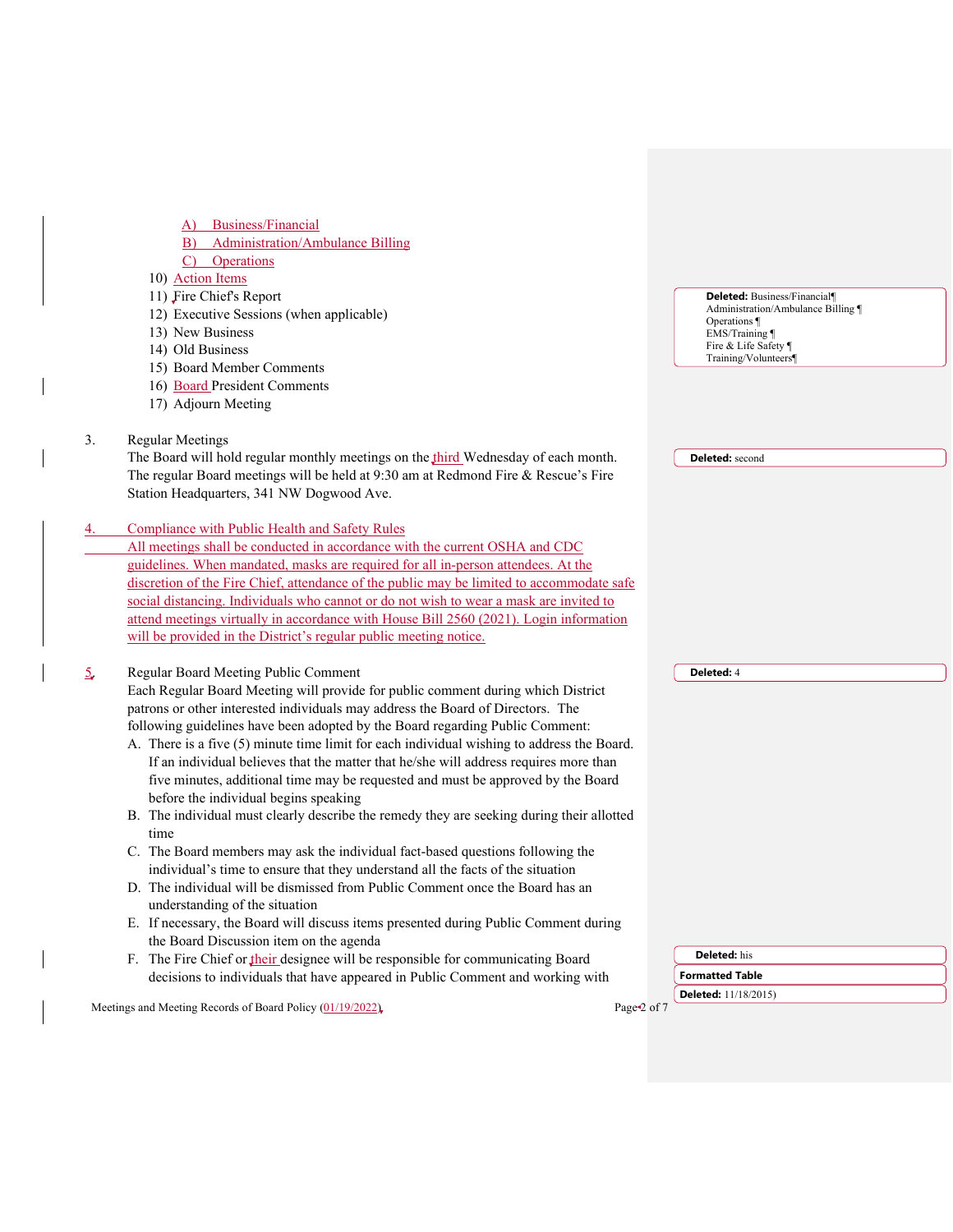those individuals to implement Board recommendations

 $\overline{\phantom{a}}$ 

 $\overline{\phantom{a}}$ 

 $\overline{\phantom{a}}$ 

 $\overline{\phantom{a}}$ 

G. The Fire Chief will be responsible for updating the Board regarding the status of any open issues arising from Public Comment.

|    | <b>Special Meetings</b>                                                                                                                                                       | Deleted: 5                  |
|----|-------------------------------------------------------------------------------------------------------------------------------------------------------------------------------|-----------------------------|
|    | The Board will hold special meetings at the request of the President or any two members                                                                                       |                             |
|    | of the Board. If the President is absent from the District, or cannot be contacted, special                                                                                   |                             |
|    | Board meetings may be held at the request of the Vice-President. No special meetings<br>will be held upon less than 24 hours' public notice, as provided in the Oregon Public |                             |
|    | Meetings Law.                                                                                                                                                                 |                             |
|    |                                                                                                                                                                               |                             |
| 7. | <b>Emergency Meetings</b>                                                                                                                                                     | Deleted: 6                  |
|    | A. Emergency meetings may be held at the request of persons entitled to call special                                                                                          |                             |
|    | meetings upon less than 24 hours' notice in situations where a true emergency exists.                                                                                         |                             |
|    | An emergency exists where there are objective circumstances which, in the judgment                                                                                            |                             |
|    | of the person or persons calling the meeting, create a real and substantial risk of harm                                                                                      |                             |
|    | to the District which would be substantially increased if the Board were to wait 24                                                                                           |                             |
|    | hours before conducting the meeting.                                                                                                                                          |                             |
|    | B. The convenience of Board Members is not grounds for calling an emergency meeting.                                                                                          |                             |
|    | At the beginning of any emergency meeting, the director or directors calling such                                                                                             |                             |
|    | meeting will recite the reasons for calling such meeting, and the reasons the meeting<br>could not have been conducted after at least 24 hours' notice, which reasons will be |                             |
|    | noted in the minutes. The Board will then determine if the reasons are sufficient to                                                                                          |                             |
|    | hold an emergency meeting and, if not, will immediately adjourn such meeting. Only                                                                                            |                             |
|    | business related directly to the emergency will be conducted at an emergency                                                                                                  |                             |
|    | meeting.                                                                                                                                                                      |                             |
|    |                                                                                                                                                                               |                             |
|    | Notice of Meetings                                                                                                                                                            | Deleted: 7                  |
|    | A. Notice of the time, place, and principal subjects to be considered will be given for all                                                                                   |                             |
|    | meetings in accordance with the Oregon Public Meetings Law. For regular meetings,                                                                                             |                             |
|    | the notice will be in the form of an agenda, which will be sent to all Board Members,                                                                                         |                             |
|    | local media, and all persons or other media which have stated in writing a desire to be                                                                                       |                             |
|    | specifically notified of every meeting. The agenda will also be posted at the<br>following locations:                                                                         |                             |
|    | 1) Redmond Fire & Rescue, 341 NW Dogwood Ave                                                                                                                                  |                             |
|    | 2) District Website: www.redmondfireandrescue.org                                                                                                                             |                             |
|    | B. The District will also endeavor to send written notice to any person whom the District                                                                                     |                             |
|    | knows has a special interest in a particular action, unless such notification would be                                                                                        |                             |
|    | unduly cumbersome or expensive.                                                                                                                                               |                             |
|    | C. For special meetings, the District will notify the media and will endeavor to notify                                                                                       |                             |
|    | other interested persons by e-mail, telephone, and/or mail. For emergency meetings,                                                                                           |                             |
|    | the District will attempt to contact the media and other interested persons by                                                                                                |                             |
|    | telephone and/or e-mail to inform them of the meeting.                                                                                                                        | <b>Formatted Table</b>      |
|    |                                                                                                                                                                               | <b>Deleted:</b> 11/18/2015) |
|    | Meetings and Meeting Records of Board Policy (01/19/2022)<br>Page 3.0f7                                                                                                       |                             |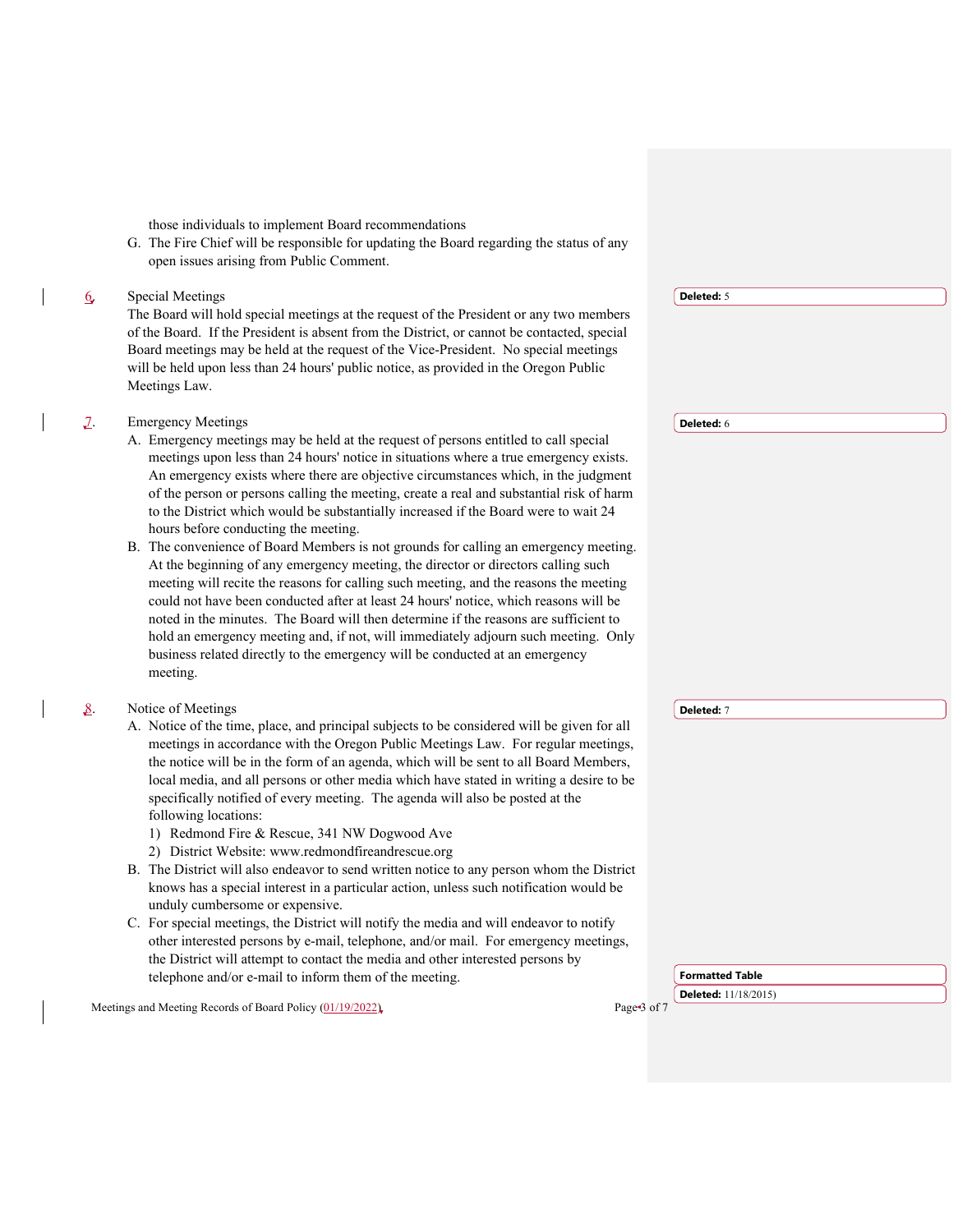|      | <b>Executive Sessions</b>                                                                                                                                                | Deleted: 8                                |
|------|--------------------------------------------------------------------------------------------------------------------------------------------------------------------------|-------------------------------------------|
|      | A. Oregon's public meeting law authorizes the Board to meet in executive (closed to the                                                                                  |                                           |
|      | general public) under very specific circumstances as described in ORS 192.660. No                                                                                        |                                           |
|      | final action or decision can be made in executive session. Final decisions must be                                                                                       |                                           |
|      | made in open session to allow the public to know the result of the discussions.                                                                                          |                                           |
|      | B. Notice for meetings called only to hold executive sessions will be given in the same                                                                                  |                                           |
|      | manner as notice for regular, special and emergency meetings set forth above, except                                                                                     |                                           |
|      | that the notice need only indicate the general subject matter to be considered at the                                                                                    |                                           |
|      | executive session and the statutory basis for calling the executive session.                                                                                             |                                           |
|      | C. Before going into executive session, the President announces the statutory authority                                                                                  |                                           |
|      | for the executive session and the estimated length of time the Board will be meeting                                                                                     |                                           |
|      | in closed session before returning to open session.                                                                                                                      |                                           |
|      | D. Only those issues within the scope of the announced statutory authority (ORS                                                                                          |                                           |
|      | 192.660) are to be discussed in executive session.                                                                                                                       |                                           |
|      | E. Other than the Board, Fire Chief. District Recorder and media representatives,                                                                                        | <b>Deleted:</b> , Attorney                |
|      | attendance of others is on a 'need to attend' basis only.                                                                                                                | Deleted: and Board                        |
|      | F. Representatives of the news media shall be allowed to attend executive sessions other                                                                                 |                                           |
|      | than those held relating to labor negotiations pursuant to ORS 192.660.                                                                                                  | <b>Deleted:</b> or executive session held |
|      | G. When a governing body convenes an executive session relating to conferring with                                                                                       |                                           |
|      | counsel on current litigation or litigation likely to be filed, the governing body shall<br>bar any member of the news media from attending the executive session if the |                                           |
|      | member of the news media is party to the litigation or is an employee, agent or                                                                                          |                                           |
|      | contractor of a news media organization that is a party to the litigation.                                                                                               |                                           |
|      | H. Anything discussed during the Executive Session that is NOT on the Executive                                                                                          |                                           |
|      | Session agenda as a topic item, i.e. Real Property, Negotiations, etc., becomes public                                                                                   |                                           |
|      | record and opens up EVERYTHING else discussed during Executive Session to be                                                                                             |                                           |
|      | immediately reported on by the press.                                                                                                                                    |                                           |
|      |                                                                                                                                                                          |                                           |
| .10. | Interpreters for the Hearing Impaired                                                                                                                                    | Deleted: 9                                |
|      | The District will comply with ORS 192.630(5) regarding the provision of interpreters for                                                                                 |                                           |
|      | the hearing impaired at Board meetings, in accordance with the following rules:                                                                                          |                                           |
|      | The District will make a good faith effort to have an interpreter for hearing impaired<br>А.                                                                             |                                           |
|      | persons provided at a regularly scheduled meeting if the person requesting the                                                                                           |                                           |
|      | interpreter has given the District at least 48 hours' notice of the request, provided the                                                                                |                                           |
|      | name of the requestor, sign language preference, and any other relevant information                                                                                      |                                           |
|      | which the District requests. Such efforts will include contacting the Oregon                                                                                             |                                           |
|      | Disabilities Commission, other state or local agencies that maintain a list of qualified                                                                                 |                                           |
|      | interpreters, local churches, and the Circuit and District Courts of the county in                                                                                       |                                           |
|      | which the District is located.                                                                                                                                           |                                           |
|      | If a meeting is held upon less than 48 hours' notice, the District will make a<br>В.                                                                                     |                                           |
|      | reasonable effort to have an interpreter present.                                                                                                                        |                                           |
|      | C. The requirement for an interpreter does not apply to emergency meetings.                                                                                              | <b>Formatted Table</b>                    |
|      | Meetings and Meeting Records of Board Policy (01/19/2022)<br>Page of                                                                                                     | Deleted: 11/18/2015)                      |
|      |                                                                                                                                                                          |                                           |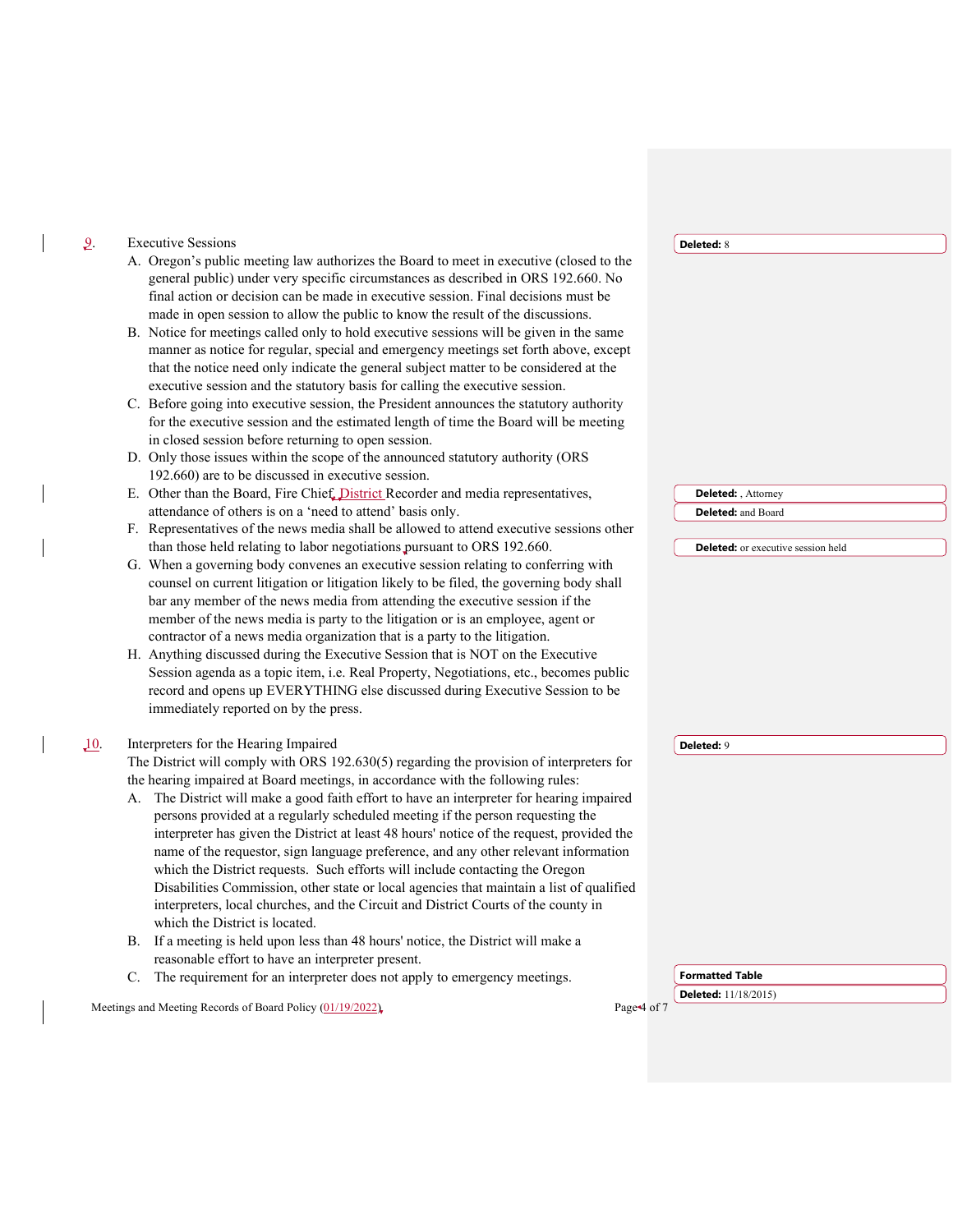D. The Fire Chief will be responsible for developing and maintaining a list of qualified interpreters, and will have the responsibility for making an effort to arrange for attendance of an interpreter at any meeting for which an interpreter is requested.

 $\overline{\mathbf{I}}$ 

 $\begin{array}{c} \hline \end{array}$ 

| 11. | Minutes of Meetings                                                                         | Deleted: 10                       |
|-----|---------------------------------------------------------------------------------------------|-----------------------------------|
|     | A. The Board will keep minutes of all its meetings in accordance with the requirements      | Deleted: of                       |
|     | of ORS Chapter 192. Minutes of public meetings will include at least the following          |                                   |
|     | information:                                                                                |                                   |
|     | 1) Members of the governing body present                                                    |                                   |
|     | 2) Motions, proposals, resolutions, orders, ordinances and measures proposed and            |                                   |
|     | their disposition                                                                           |                                   |
|     | 3) Results of all votes, including the vote of each member by name                          |                                   |
|     | 4) The substance of any discussion on any matter                                            |                                   |
|     | B. Minutes of executive sessions will be kept separately from minutes of public             |                                   |
|     | meetings.                                                                                   |                                   |
|     | C. Minutes of executive sessions may be kept either in writing, in the same manner as       |                                   |
|     | minutes of regular sessions, or in the form of a sound or video tape or digital             | <b>Deleted:</b> by tape recording |
|     | recording.                                                                                  |                                   |
|     | D. If minutes of executive session are kept in the form of a sound or video tape or digital | <b>Deleted:</b> by tape recording |
|     | recording, written minutes are not required.                                                |                                   |
|     | E. If disclosure of material in the executive session minutes would be inconsistent with    |                                   |
|     | the purpose for which the executive session was held, the material may be withheld          |                                   |
|     | from disclosure. No executive session minutes may be disclosed without prior                |                                   |
|     | authorization of the Board.                                                                 |                                   |
|     | F. Sound or video tape, digital recording, or written minutes of public Board meetings      | <b>Deleted:</b> Tape recordings   |
|     | or executive sessions will be retained by the District according to ORS Record              |                                   |
|     | Retention Regulations.                                                                      |                                   |
|     | G. Minutes of public sessions will be made available to the public within a reasonable      |                                   |
|     | time after the meeting                                                                      |                                   |
|     | H. Any notes, email, or text message passed during a Board meeting are public record        | Deleted: N                        |
|     | and can immediately be shown to anyone who asks to see them.                                |                                   |
|     |                                                                                             |                                   |
|     | Conduct of Board Meeting.                                                                   | Deleted: 11                       |
|     | A. The President will preside at Board meetings. In the President's absence, the Vice       |                                   |
|     | President will preside. If both the President and Vice President, any other member of       |                                   |
|     | the Board may preside.                                                                      |                                   |
|     | B. The President or other person presiding at any Board meeting will have full authority    |                                   |
|     | to conduct the meeting. Meetings will be conducted in such a manner as to provide a         |                                   |
|     | full and fair opportunity for discussion of the issues in an efficient and timely manner.   |                                   |
|     | Any decision of the President or other person presiding at the meeting, with regard to      |                                   |
|     | the conduct of the meeting, may be overridden by a majority vote of the Board.              |                                   |
|     | C. Votes will be recorded. Any member may request that a new vote be taken, if such         |                                   |
|     | request is made prior to consideration of the next order of business.                       | <b>Formatted Table</b>            |
|     |                                                                                             | Deleted: 11/18/2015)              |
|     | Meetings and Meeting Records of Board Policy (01/19/2022)<br>Page 5 of 7                    |                                   |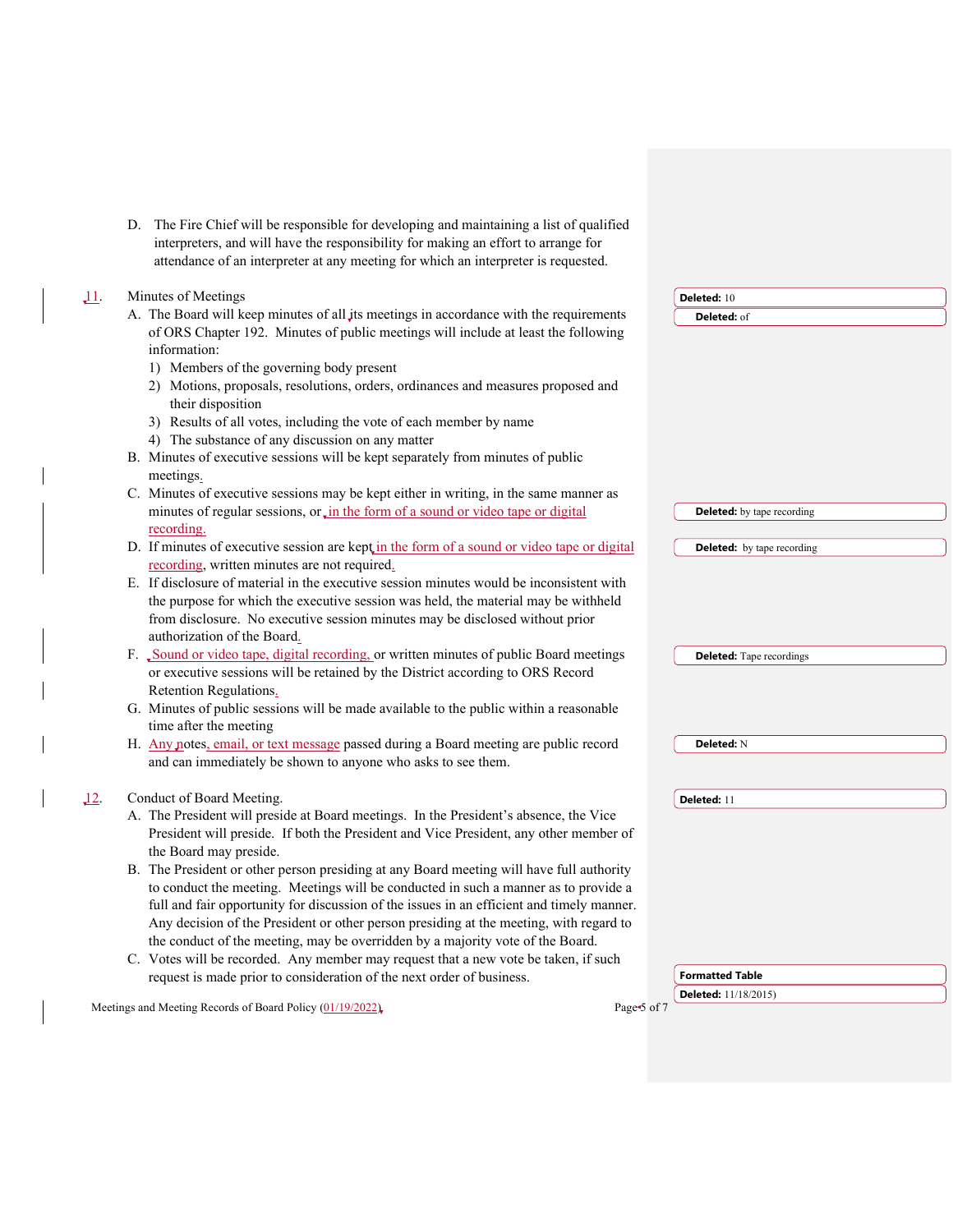- D. Three members will constitute a quorum. If only a quorum is present, a unanimous vote is required to take action, except as otherwise provided by law.
- E. Any meeting including an executive session of the Board which is held in part or in whole through the use of telephone, virtual meeting platform, or other electronic communication shall be conducted in accordance with ORS 192.610 to 192.690.
- F. When telephone or other electronic means of communication is used and the meeting is NOT an executive session, the Board shall make available to the public at least one place where the public can listen to the communication at the time it occurs by means of speakers or other devices. The place provided may be a place where no member of the Board is present. Location notice will be given to the public.
- G. The minutes of the meeting will reflect if any individual Board Member is attending a meeting via telephonic or other electronic means of communication.
- H. Members may append to the record, at the time of voting, a statement indicating the reason for the vote or the reason for abstaining.
- I. Members may declare a conflict of interest and abstain from voting.
- J. Board meetings will be adjourned by a majority vote or the loss of a quorum.
- K. If public participation is a part of the meeting, the presiding officer will regulate the order and length of appearance and limit appearances to presentations of relevant points.
- L. Persons failing to comply with the reasonable rules of conduct outlined by the presiding officer, or causing any disturbance, may be asked or required to leave.
- M. The meeting will be adjourned by a majority vote or as a result of the loss of a quorum.

| E-mails                                                                                 | Deleted: 12                 |
|-----------------------------------------------------------------------------------------|-----------------------------|
| No discussions/decisions regarding Board business are to be made by e-mail.             |                             |
| A. A meeting may not have occurred if a discussion through e-mails involves less than a |                             |
| quorum. Members must be aware that if those e-mails are forwarded to other Board        |                             |
| members so that a quorum eventually becomes involved, then a meeting may have           |                             |
| occurred.                                                                               |                             |
| B. A meeting may not have occurred, even though a quorum is involved, where one         |                             |
| Board member e-mails informational material to other Board members with no              |                             |
| expectation of any responses. No meeting occurs when a Board members e-mails            |                             |
| staff or when the exchange of Board e-mails do not concern any District business, i.e.  | <b>Deleted:</b> Rural Board |
| electronic invitations to a wedding.                                                    |                             |
|                                                                                         |                             |

#### Approved:

|                                                            | 01/19/2022 |  | <b>Deleted:</b> 11/18/2015      |
|------------------------------------------------------------|------------|--|---------------------------------|
| Carroll Penhollow, President                               | Date       |  | <b>Deleted:</b> 11/18/2015      |
|                                                            | 01/19/2022 |  | <b>Deleted:</b> Carrol McIntosh |
| Gary Ollerenshaw, Vice President                           | Date       |  | Formatted Table                 |
| Meetings and Meeting Records of Board Policy (01/19/2022). |            |  | <b>Deleted:</b> 11/18/2015)     |